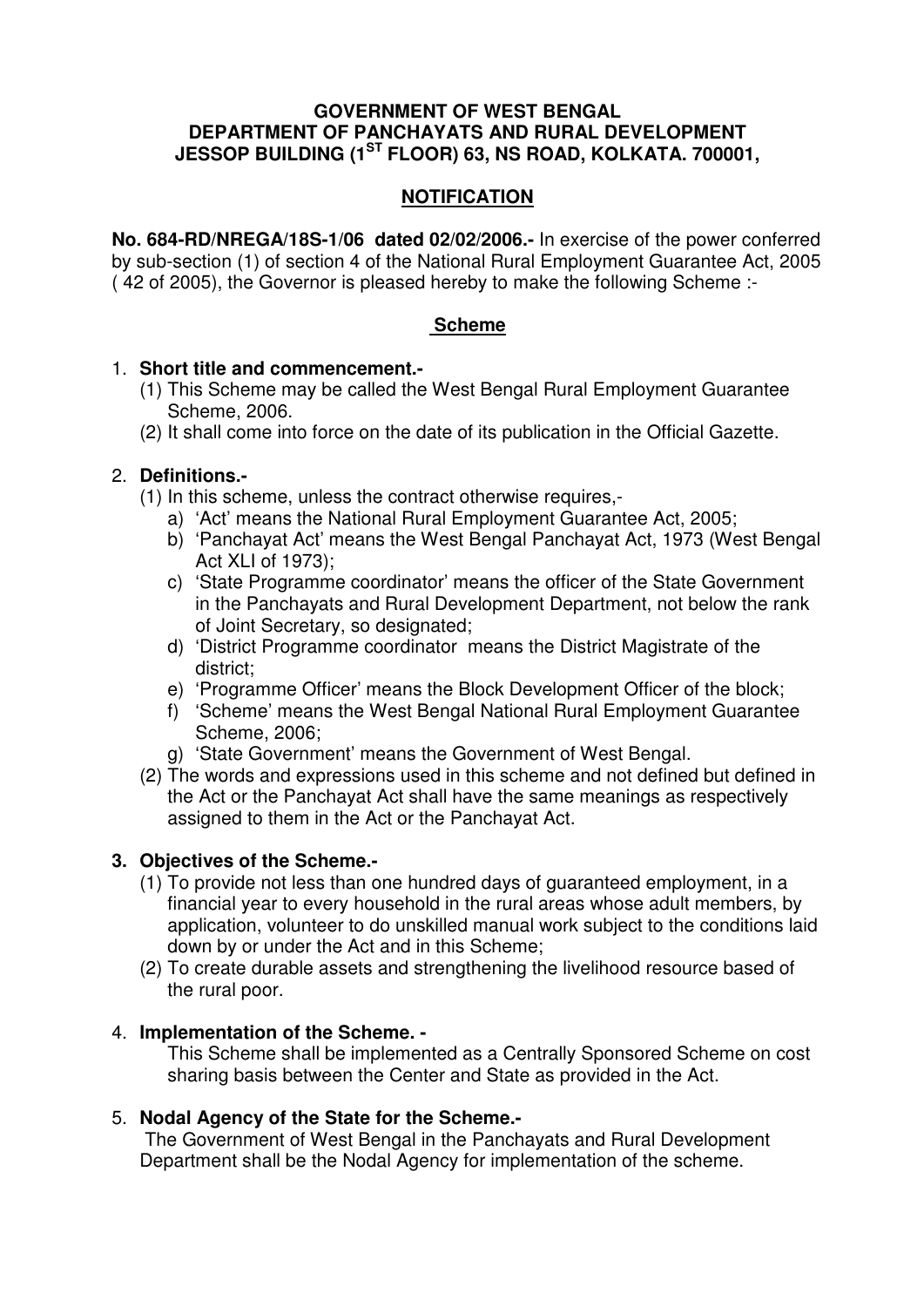# 6. **Strategy of the Scheme.-**

- (1) The Scheme envisages
	- a) to involve Gram Unnayan Samiti, Gram Sansad, Gram Panchayat, Panchayat Samiti & Zilla Parishad in the identification of the projects and preparation of Perspective Plans and the Annual Action Plans with the participatory planning process;
	- b) to implement the scheme primarily through Gram Panchayats, Panchayat Samities and Zilla Parishads. Different Departments of the Government, Central and State Undertakings, Autonomous and Cooperative bodies sponsored by the Different Departments and Local Authorities may also be the Implementing Agencies. The Panchayati Raj Institutions may take assistance of the graded Self Help Groups including cluster of Self Help Groups for implementation of the projects under the Scheme;
	- c) to make the District Programme Coordinator and the Programme Officer ultimately responsible for ensuring proper implementation of the Scheme,
	- d) to involve the beneficiary committees (Gram Unnayan Samiti or any other committee formed with general or specific approval of the DPC) for monitoring and social audit;
	- e) to organise an intensive mass media campaign for creating awareness up to the grass root level for mobilizing demand, inform of the rights and obligations under the Act and the Scheme;
	- f) to arrange for intensive training of the Panchayati Raj Institutions' members, office bearers, officials, staff and other functionaries involved in the implementation of this Act and
	- g) to design and put in place a Management Information System.

# 7. **Type of Works permissible.-**

- (1) The following type of works shall be taken up in rural areas under the scheme in their order of priority.
	- a) **water conservation and water harvesting** in the form of excavation and construction of tanks, check dams, percolation tanks, underground dykes, ponds, rain water-harvesting structures on public lands and on the lands of Scheduled Castes & Scheduled Tribes, beneficiaries of land reforms, public buildings, Below Poverty Line houses, small and marginal farmers (last in priority);
	- b) **drought proofing including** all the components of watershed development, afforestation and tree plantation, labour intensive fencing, nursery raising and other related activities;
	- c) **irrigation canals including micro and minor irrigation works** in the form of feeder channels, filed channels, command area development, creation of labour intensive irrigation structures and other durable irrigation assets,
	- d) provision of irrigation facility to land owned by households belonging the Scheduled Castes & Scheduled Tribes, beneficiaries of land reforms i.e. pattaholders and recorded bargadars the beneficiaries under the Indira Awaas Yojana and small and marginal farmers (last in priority);
	- e) **renovation of traditional water bodies including desilting of tanks** including community drinking water wells, dug wells, bore wells and desilting or excavation of tanks and also including the renovation of water retention capacity of private tanks if the owner is willing to share the increased quantity of retained water for public use ensured through an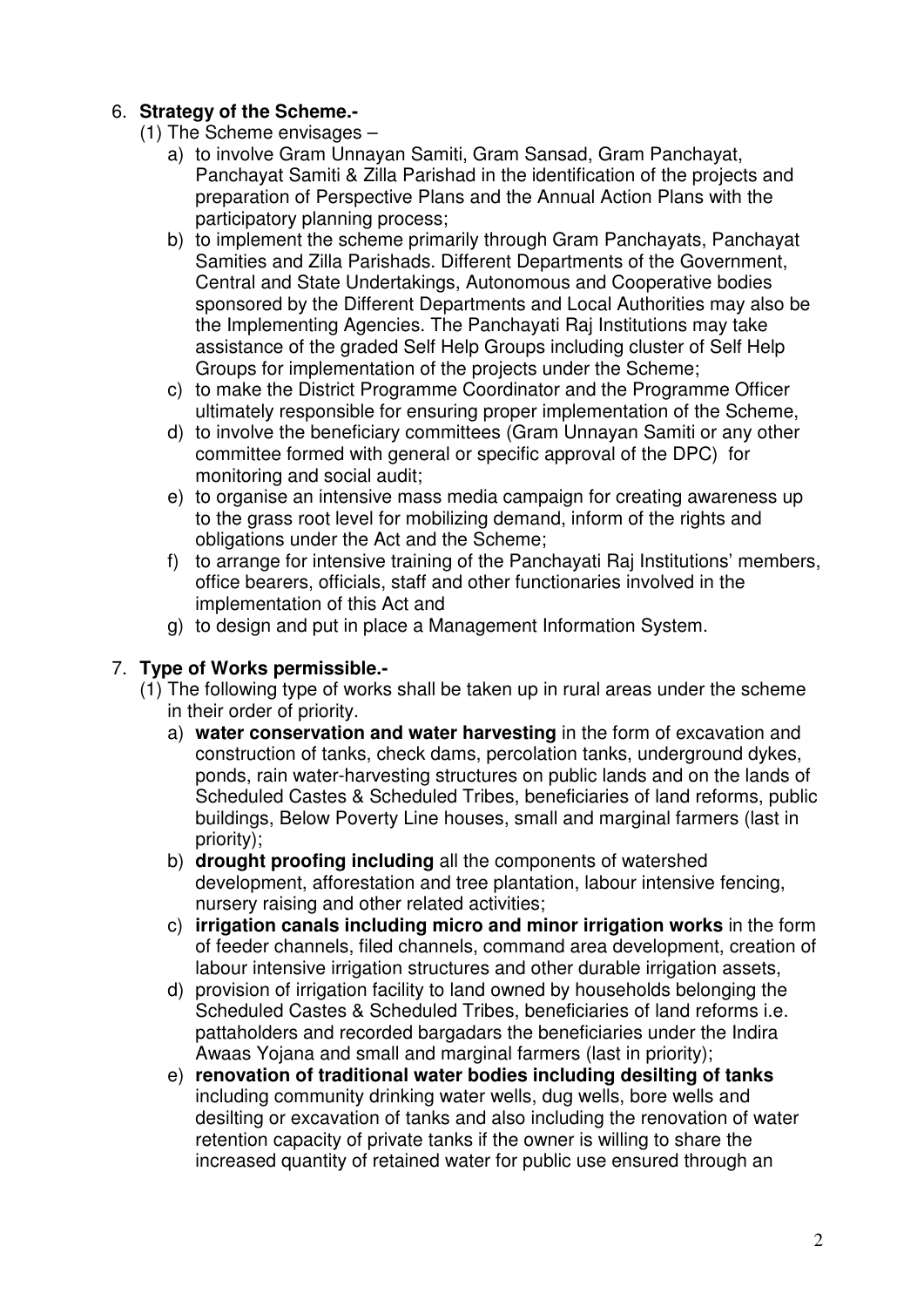agreement to be executed between Panchayati Raj Institutions or the Water User Association and the owner;

- f) **development** of land owned by households belonging the Scheduled Castes & Scheduled Tribes, beneficiaries of land reforms, the beneficiaries under the Indira Awaas Yojana, and small and marginal farmers (last in priority) including development of lay outs for beneficiaries of rural housing schemes, development of play grounds, development of land for village markets and for creating other durable community assets;
- g) **flood control and protection works including drainage in water logged areas** including creation of temporary drainage structures during rainy season**;**
- h) rural connectivity to provide all-weather access including earthwork on the roads to be covered in the Pradhan Mantri Gram Sadak Yojana and
- i) any other work, which may be notified by the Central Government in consultation with the State Government.
- (2) For all the works mentioned in clause (a) to clause (i) above the first priority shall be given to works of community benefit and thereafter to the works of individual benefits.
- (3) All the works mentioned in clause (a) to clause (i) above shall also be identified on the watershed approach as far as practicable.

# 8. **Registration.-**

- (1) The adult member of every household who resides in any rural areas and are wiling to do unskilled manual work under the Scheme shall be entitled to apply for registration to the Gram Panchayat in the application form as at **Annexure I**. Two copies of the group/ individual photographs of all the adult members of the family shall be attached with the application form. The Xerox copies of the application form shall be as good.
- (2) The Programme Officer may also organize camps at all the Gram Sansads to mobilize the registrations as well as to communicate the Scheme to the target group and to the general public. These applications for registration may be collected in a special campaign mode for the two weeks after coming into force of this Scheme. The applications for registration shall however, be collected at any time during the working hours at the Gram Panchayat Office or through time to time campaign as conducted by Programme Officer. A photographer may be arranged at all these camps by the Programme Officer. Tie up with a photographer may also be done at the Gram Panchayat level in case any applicant is facing problems in arranging a photograph. In cases of illiterate applicants the Gram Panchayat or the Programme Officer shall organize the assistance in filling up the forms. The requirement of the photograph may be waived by the state government depending on the circumstances.
- (3) A unique registration number in accordance with the coding system, which was, used in census up to the Gram Panchayat level and the Ward numbers as the code for the Gram Sansad shalll be used. In each Gram Sansad, the code number shall be assigned serial wise for all the applications. The detailed list of codes shall be available at the district level. This may be further ascertained if required. This shall be a unique serial number assigned to each application at the time of receipt.
- (4) Receipt of each application for registration shall be acknowledged in writing in the space provided for in the application form.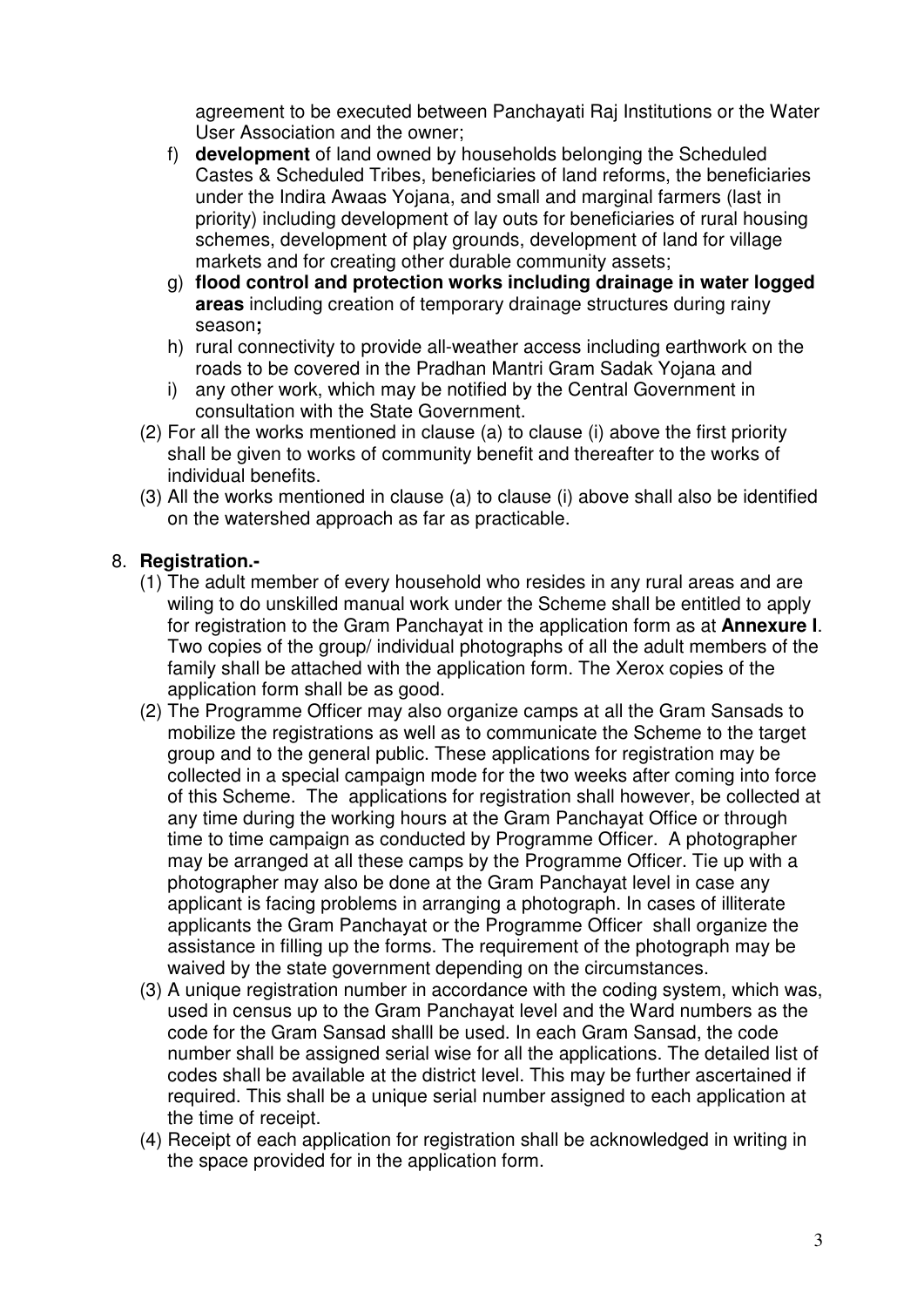- (5) Brief particulars of the household as furnished in the application form shall then be entered in the Register of Application with date of receipt as per **Annexure II**.
- (6) The Gram Panchayat shall within fifteen days of receipt of the applications, verify all such applications in respect of the place of residence and age of the applicant and on satisfaction their names shall be registered. The Electoral roll and Ration cards are a record of the age and residence of people of the area. Hence it may be used for the purpose of quick verification.
- (7) There may be cases where the household applying may not be found eligible for registration. Such registration numbers shall be cancelled and not be used again. The registration number shall become the unique job card number at the time of issue of job card after the verification.
- (8) Gram Panchayat shall enter all the particulars in the Registration-cumemployment Register in the form shown at **Annexure III**. The Gram Panchayat shall send a periodical report on registration to the Programme Officer.

# 9. **Job Card. -**

- (1) The Gram Panchayat shall issue a job card in the form shown at **Annexure IV** to the registered household after making such enquiry as it deems fit and shall issue a job card within a week after such enquiry is complete.
- (2) The individual members of the household shall be provided with a by-number along with the registration number for their proper identification in the muster rolls and ease of compilation of data of the household later on. The serial number of the individual member on the Registration-cum-employment Register and Job card shall be the same and it shall be used as the by-number. The job card shall be valid for five financial years from the date of issue.
- (3) Applications for additions or deletions shall be submitted in the format given at **Annexure IA**. The Gram Panchayat shall incorporate details of the members eligible to work in the job card after verification.
- (4) The Gram Panchayat shall also undertake an annual updation exercise in the same manner as registration. The number of all the additions and deletions made in the Registration-cum-employment Register shall be reported to the Programme Officer. Duplicate card may be applied for, in case the original card is lost, damaged or mutilated. Duplicate card shall be issued only after due verification.
- (5) If individual members of the household are working on different works only one of the adult members may carry the original job card as the proof of identification. The other members may carry photocopy of the job card or any other identity card as a proof of identity. **All the payments made shall be entered in the original job card only.** No payment shall be made without the job card. For this purpose the payment dates of the different works shall be kept on different dates.
- (6) Copy of the Job Card shall be maintained at the Gram Panchayat in form of the Registration-cum-employment Register.
- (7) If a person has a grievance against non-issuance of job card, he may bring it to the notice of the Programme Officer. If the grievance is against the Programme Officer, he may bring it to the notice of the SDPC or the DPC. All such complaints should be disposed of within 15 days and the applicant duly informed.

# **10. Employment.-**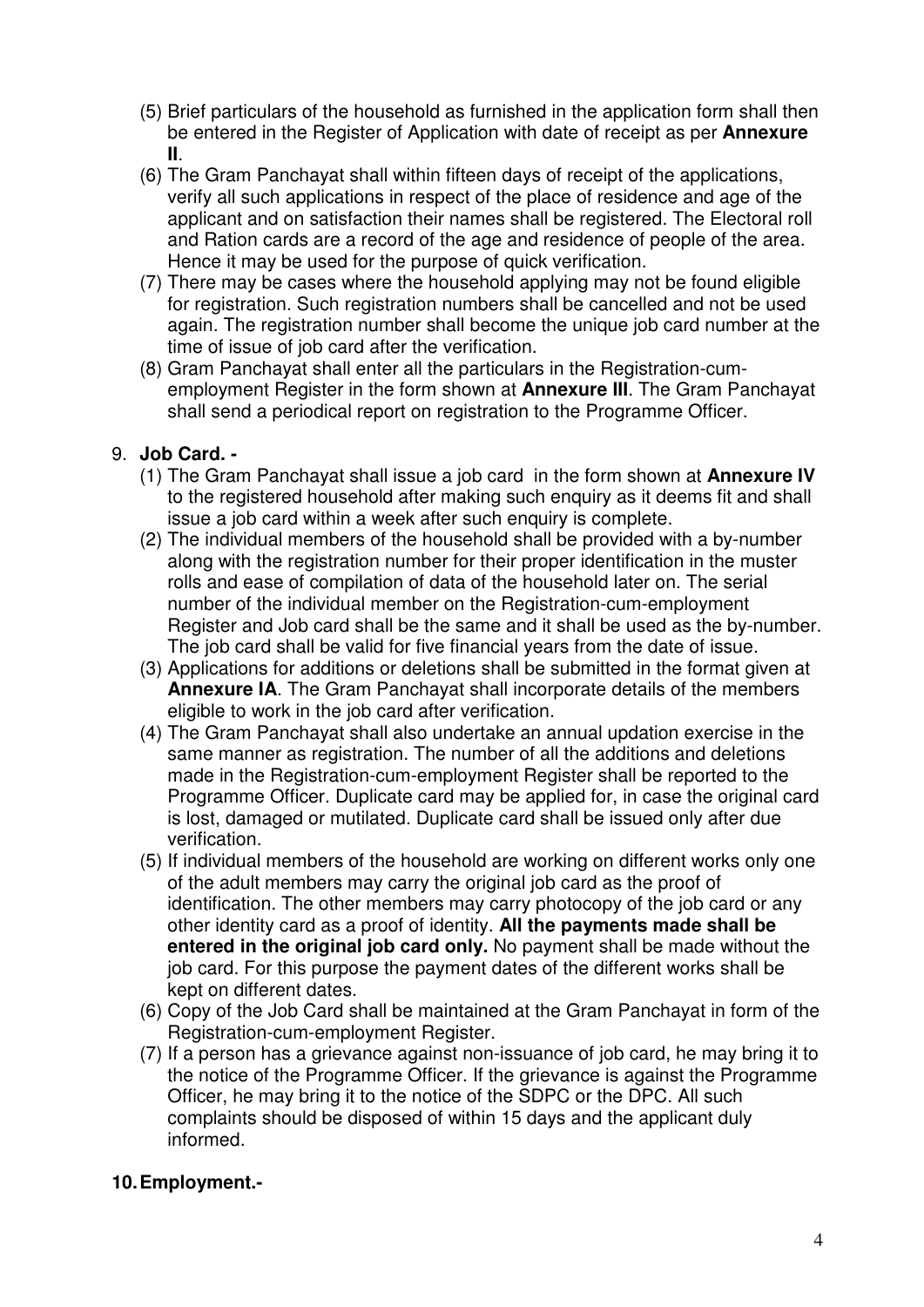- (1) Any registered adult member of the household may apply for allotment of work in plain paper or in the prescribed form given at **Annexure IVA** to the Gram Panchayat. Single application may be given for different periods during the year. More than one applicants may also submit joint application**.** The application for work should ordinarily be for at least fourteen days of continuous work. The Gram Panchayat may mobilize advance applications from the registered household for the periods during the year for which the work would be required with the active participation by the Gram Unnayan Samiti, Non Government Organisations, Self Help Groups and Community based organizations. If need be a door-to-door campaign may be taken up for this. The applications for the first year may also be collected at the time of registration.
- (2) The Gram Panchayat shall except in extraordinary circumstances such as high rainfall, floods, water logging and other natural calamities to the extent that earthwork related employment cannot be provided in large quantity, will be responsible for issuing letter informing allotment of work for providing wage employment to the applicants within fifteen days from receipt of the applications seeking employment or from the date of employment sought for in case of advance application. The work shall be allotted from among the shelf of works available at the Gram Panchayat including the works for which Gram Panchayat is not the Implementing Agency and the information about the employment opportunities has been received from the Programme Officer under section 16(6)(b) of the Act. The applicant provided with work shall be intimated in writing and notice shall also be displayed at the office of the Gram Panchayat and Programme Officer. In cases where the application for wage employment has been submitted jointly by a group of registered person, information related to providing wage employment shall be communicated through one of the applicants.
- (3) If a Gram Panchayat is not in a position to provide employment under the shelf of works within the Gram Panchayat and employment needs to be given outside the Gram Panchayat, the Gram Panchayat shall inform the Programme Officer within six days of receiving an application for providing work. Upon receiving this intimation from the Gram Panchayat, the Programme Officer shall issue the letter informing allotment of work under other available projects within his jurisdiction that may include inter- Gram Panchayat works. If some persons have to be provided employment beyond five Kms persons older in age and women shall be given preference to work on worksites nearer to their residence. If Programme Officer also can not provide work he shall inform the District Programme Coordinator, within eleven days of the application being received at the Gram Panchayat, who shall arrange to provide the work within the district as far as possible in the near by blocks. In such case the implementing agency shall make the makeshift staying arrangements.
- (4) While, providing employment, priority should be given to women so that at least one-third of the beneficiaries shall be women, who have registered and requested for work.
- (5) If a rural disabled person applies for work then works suitable to his ability and qualification shall have to be given as far as possible.
- (6) As far as possible, employment shall be provided within the radius of five kilometers of the village where the applicant resides. In case the employment is provided outside such radius, it must be provided within the block area and the applicants shall be paid ten per cent of the wage extra as additional wages to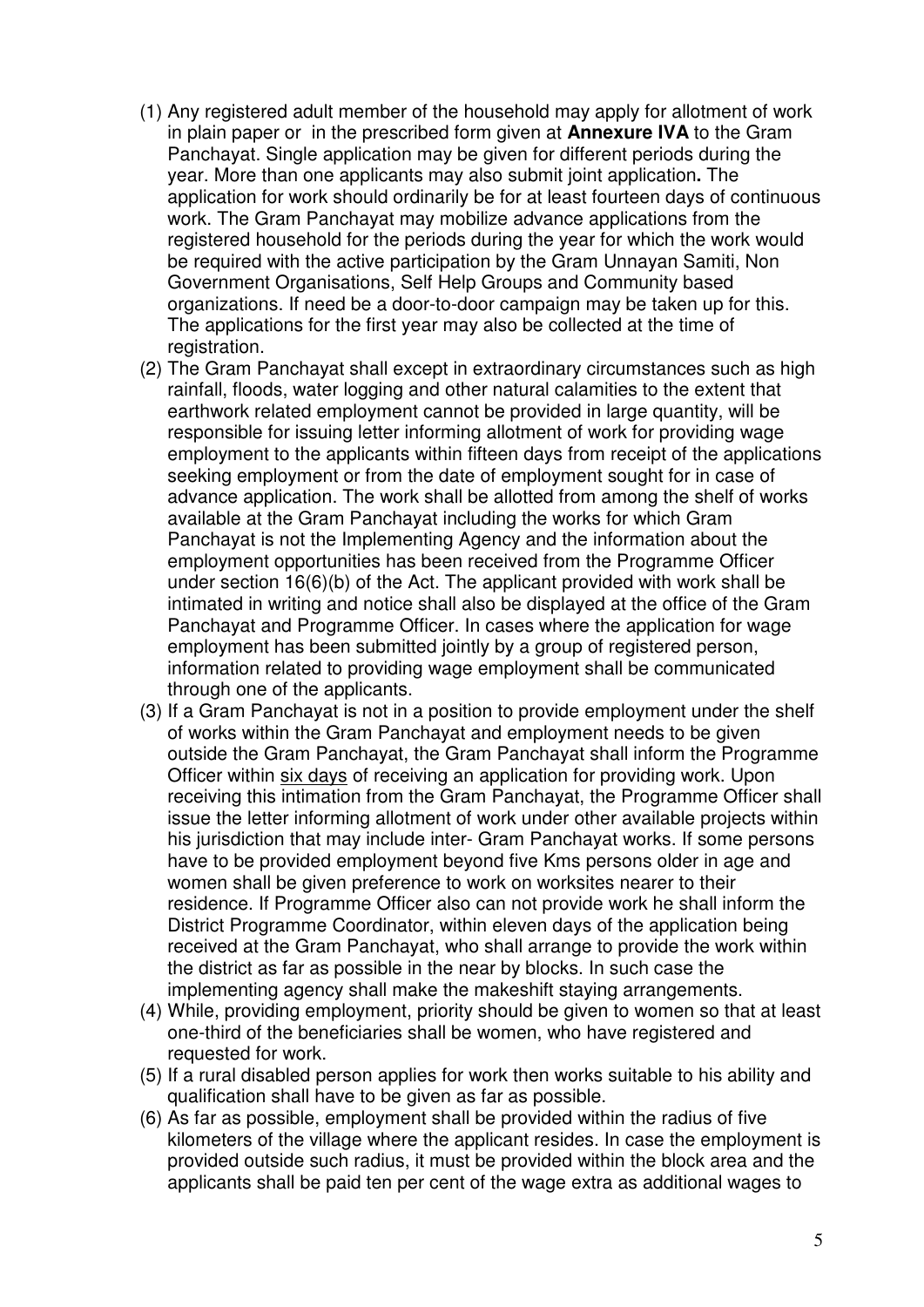meet additional transportation expenses. The period of employment shall ordinarily be for at least fourteen days with not more than six days in a week and work shall be offered normally on first come first serve basis.

- (7) The Gram Panchayat shall inform the Programme Officer of the employment allotment made in the proforma as in **Annexure IV B.**
- (8) Every person making payment of wages must pay the wages through muster roll in the form at **Annexure VI** and record without fail the amount paid and the number of days for which the payment has been made on the relevant column of the Job Card.
- (9) All the Implementing Agencies including the Gram Panchayats shall send a monthly report containing details as per proforma in **Annexure V to**  Programme Officer. If employment is provided by any Implementing Agency other than the Gram Panchayat, that Implementing Agency shall also send a copy of the muster roll of every work along with a report containing details thereof as per proforma in **Annexure V** to the Gram Panchayat from which the workers are employed. To insure this, the Implementing Agencies have to prepare the muster rolls as per the residence of the workers Gram Panchayat wise.
- (10) The Gram Panchayats will consolidate the employment data household wise and enter in the Registration cum Employment register. The responsibility of coordination of employment data shall lie with the Gram Panchayats at the Gram Panchayat level and with Programme Officer at the Block level. The employment record is an essential document to ascertain whether a household has been provided with one hundred days of employment and to issue duplicate job card if demanded. The registers may also be used for doing field checks about the genuinity of payments made etc.

### **11. Unemployment Allowances.-**

- (1) If an applicant for employment is not provided employment, in accordance with the provisions of this Scheme, within fifteen days of receipt of his application seeking employment or from the date on which employment has been sought in case of an advance application, whichever is later, he shall be entitled to a daily unemployment allowance at such rate as may be prescribed.
- (2) The applicant shall have to apply to the Programme Officer for this purpose. The applicant may apply through the Gram Panchayat also. The Gram Panchayat shall forward the application to the Programme Officer with its comments. The Program officer shall sanction or reject the application after due enquiry.
- (3) The unemployment allowance payable shall be paid to the applicant of a household subject to entitlement of the household provided that no such rate shall be less than one-fourth of the wage rate for the first thirty days during the financial year and not less than half of the wage rate for the remaining period of the financial year. Till the rate of allowance is prescribed, it shall be equal to Rupees seventeen for the first thirty days and Rupees thirty four thereafter.
- (4) All payments of unemployment allowance shall be made through an aquittance register and recorded in the respective Job Card and also in the Registrationcum-employment Register.
- (5) In all cases where unemployment allowance is due to be paid, the Programme Officer shall inform the District Programme Coordinator in writing the reasons why it was not possible to provide employment to the applicant within eleven days of receiving application. The District Programme Coordinator shall in turn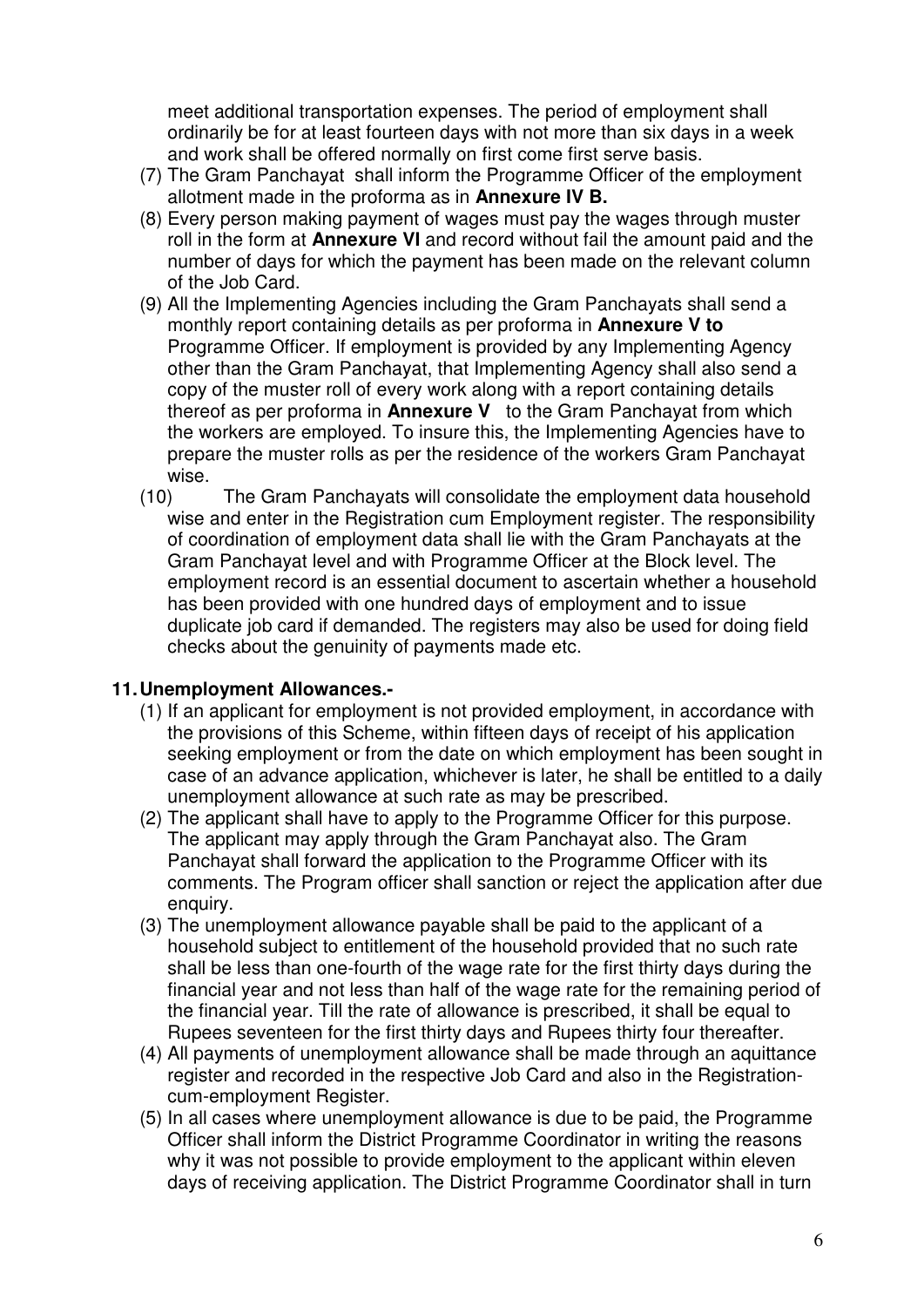bring this to the notice of the State Government along with the reasons. The State Government would then examine this and if the reasons are not satisfactory the State Government may initiate suitable action against the defaulters.

- (6) The District Programme Coordinator shall also inform the State Council through annual report indicating the reasons for not providing employment within the stipulated period.
- (7) The Programme Officer appointed under section 15 of the Act may direct any person who applied for employment under the scheme to do work of any type permissible under the Scheme
- (8) Liability to pay unemployment allowance shall cease as soon as,---
	- a) in case of extraordinary circumstances, as mentionedin sub-para (2) of para 10 of the Scheme, are prevalent in the area; or
	- b) the applicant is directed by the Gram Panchayat or the Programme Officer to report for work either by himself or to depute at least one adult member of the household; or
	- c) if more than one members of the household apply for work and one member has been provided with work; or
	- d) the period for which employment is sought comes to an end; or
	- e) no member of the household of the applicant turned up for employment; or
	- f) the adult members of the household of the applicant have received in total at least one hundred days of work within the financial year; or
	- g) the household of the applicant has earned as much from the wages and unemployment allowance taken together which is equal to the wages for one hundred days work during the financial year.
- (9) An applicant shall not be eligible to claim the unemployment allowance for a period of three months if he –
	- a) does not accept the employment provided under the Scheme or
	- b) does not report for the work within fifteen days of allotment of the work or
	- c) continuously remains absent from work without obtaining permission from the concerned Implementing Agency for a period of more than one week or remains absent for a total period of more than one week in a month.
- (10) Every payment of unemployment allowance shall be made or offered not later than fifteen days from the date on which it becomes due for payment.

# 12. **PLANNING.-**

(1) Well coordinated planning in advance is key to successful implementation of the Scheme. While timely provision of employment within fifteen days of demand is of utmost importance it should also be ensured that the design and selection of work are such that good quality assets are created.

# (2) **Perspective Plan.-**

- a) each district will prepare a Five-year Perspective Plan that attempts to estimate the need for employment and the kind of works that can be taken up to meet the need through a participatory process of planning that has the Gram Sansad as its basic unit. The planning shall be based on the watershed approach as far as practicable.
- b) The Perspective Plan shall take into consideration the availability of the resources in the district from other Schemes and Programmes. The Perspective Plan shall also have the benchmarking and key indicators of success.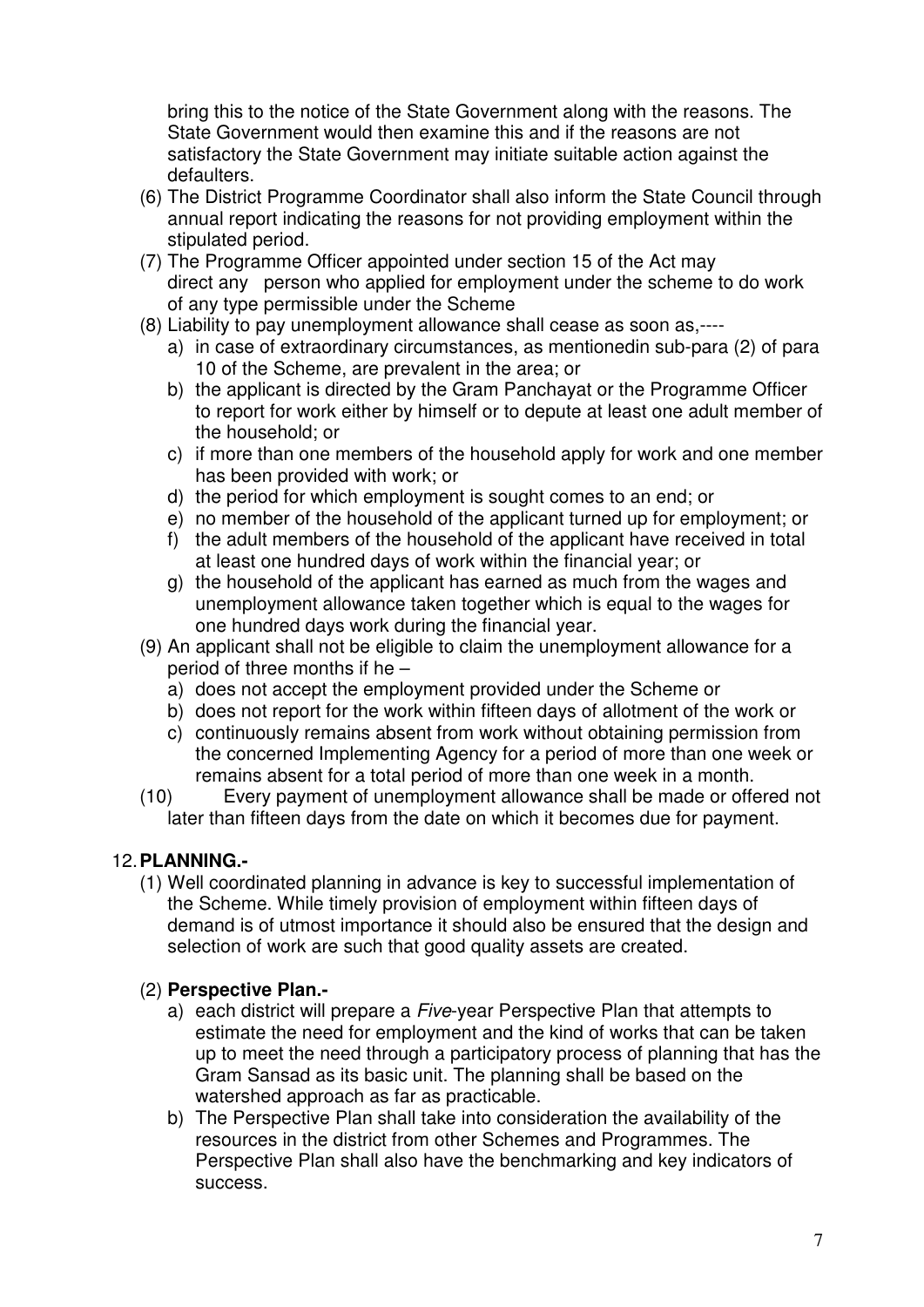- c) if the Perspective Plan has been made under National Food for Work Programme it shall be revisited so that it serves the purposes of the Act. For this purpose, the draft plan shall be discussed and be approved of with modifications, if need be, by the Gram Sansads, Gram Panchayats, Panchayat Samities and Zilla Parishads.
- d) the new districts that get notified under the Act but have not been covered under National Food For Work Programme shall also have to develop Perspective Plans and may engage a Consultant Agency for professional services to help develop a good quality Perspective Plan.
- e) at the village level, effort should be made to ensure participation of the villagers likely to seek work under the Scheme. Their demand for work as well as their preference for nature and time of work shall be elicited so that the Perspective Plan becomes, in fact, an instrument to give them employment according to their need. The Perspective Plan shall serve as a framework of long term planning, but it shall be flexible enough to respond to the new emerging needs of the area, the experience of implementation and the new areas of works approved by Central Government.
- f) The participatory planning process involving the Gram Sansads and the community including the workers would definitely take some time to emerge. But this has to be the foundation of the work identification under this Scheme and the time required shall be allowed. This shall also need capacity building at all levels up to the Gram Sansad. The capacity building should be planned immediately and implemented. After capacity building informal/special Gram Sansad meetings shall be held as many times as required, so that participatory and need based Perspective Plans may emerge as early as possible. For the year 2005-06, the existing Food For Work Programme or Sampurna Gramin Rojgar Yojana works shall be executed and the registered workers provided employment in these works.

# (3) **Annual Plan.-**

- a) as required under section 16(4) of the Act the Gram Panchayats are to forward proposal of development project to the Programme Officer. Further the District Programme Coordinator is required to prepared the labour budget for the financial year containing the details of the anticipated demand for unskilled manual work in the districts and the plan for engagement of labourers in the works covered under the scheme and submitted to the Zilla Parishad. The Programme Officer is responsible for matching the demand for employment with the employment opportunities arising from the projects. Thus the Annual Action Plan would be necessary which must flow out of the five-year Perspective Plan keeping in view the demand for employment.
- b) since the preparation of the Perspective Plan may take some time the existing Perspective Plan of the National Food For Work Programme may be adopted for the National Food For Work Programme districts and an Annual Action Plan for the financial year 2006-07 prepared. For the non-National Food For Work Programme districts the Annual Action Plans need to be prepared immediately. The special meetings of the Gram Panchayats should be called for this purpose and Annual Action Plan be prepared by 15<sup>th</sup> day of March with due approval from the Zilla Parishad. The Gram Panchayats would follow the spirit of the planning as detailed for the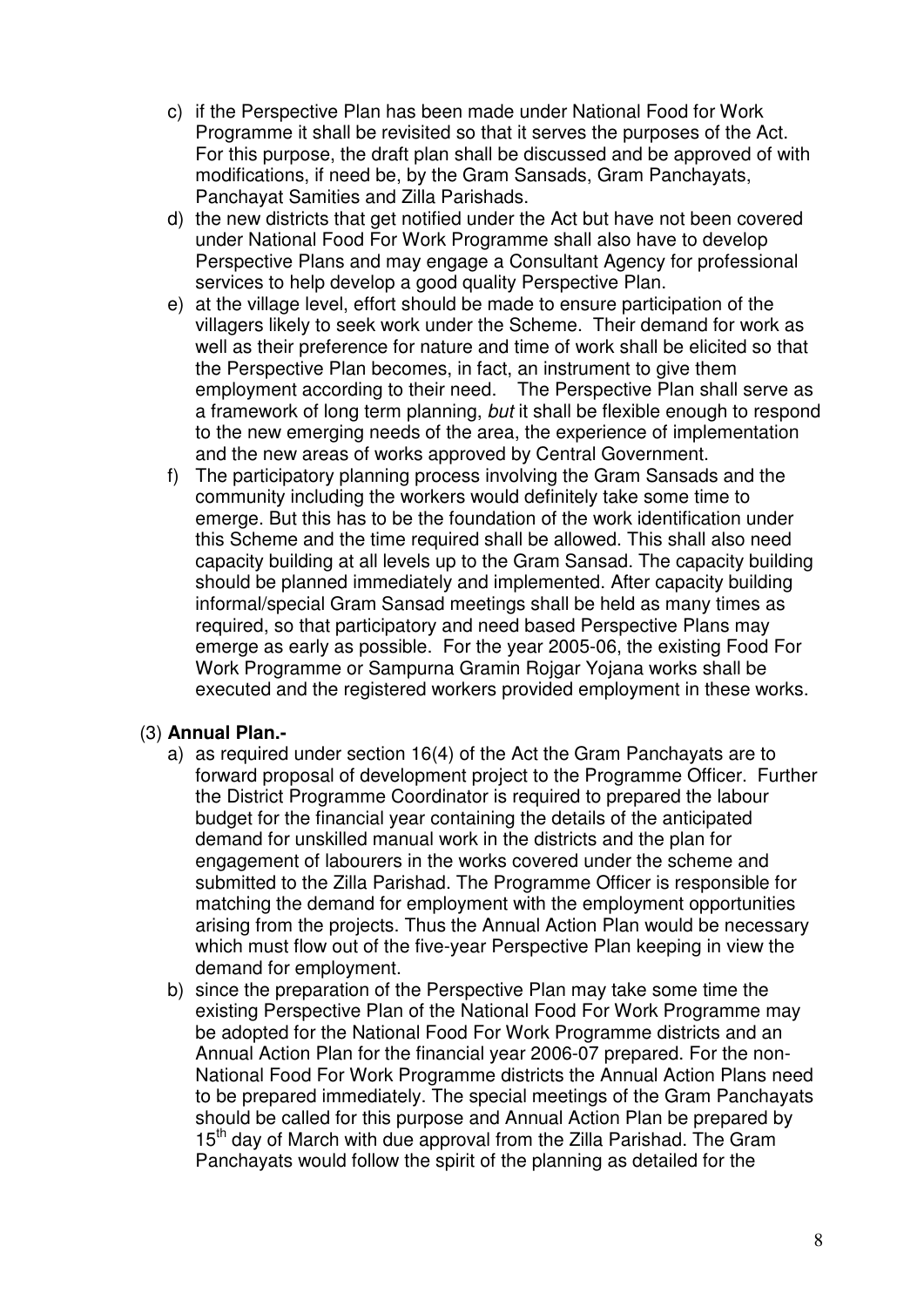financial year 2007-08 and prepare the plan consulting the public as widely as possible.

- c) for the purpose of identification of sufficient quantity of works the likely estimation of the demand is essential. This shall be done on the basis of theBelow Poverty Line population, number of Marginal Agricultural Labourers, Migration figures and other parameters as may be decided by the district for each Gram Panchayat. These estimations shall be sample tested in the field to moderate them and make them realistic.
- d) for the Annual Action Plan 2007-08 onward, every year the Gram Unnayan Samiti, through participatory planning process shall, in the meeting of the Gram Sansads in the month of November, prepare the list of works with prioritization to be taken up in the next financial year for meeting 150% of the estimated demand. Gram Unnayan Samities may start the participatory planning process well in advance so that the final plan for approval may be placed before the Gram Sansad in their meeting in November.
- e) the Gram Unnayan Samiti shall forward the prioritised proposals of the Gram Sansads to the Gram Panchayat. The Gram Panchayats shall be guided by the works selected in the Gram Sansad meeting. The Gram Panchayat shall consolidate the proposals of all the Gram Sansads with priority of works and forward the consolidated proposal within the month of January. The choice of works shall be based on the works identified in the perspective plan and the priority proposed by the Gram Sansads shall be maintained. The Annual Action Plan should clearly indicate the existing demand for work, the demand in the previous year, the works taken up in the previous year, works on going and works proposed for the next year, likely costs, and proposed implementing agencies. The Gram Panchayat shall also identify at least 50% of the works in its area that it may wish to take up. The projects identified at the Gram Panchayat shall be assigned a unique serial number as per the instructions. This code shall be provided at the level of the Programme Officer, if not possible at the Gram Panchayat level.
- f) the Programme Officer shall scrutinize the Annual Plan for its technical feasibility. He shall satisfy himself that it meets the likely demand for employment based on the registrations and previous experience. If the Programme Officer feels that the list is insufficient to meet the likely demand, he shall ask for a supplementary list. The Programme Officer shall not reject a proposal received from the Gram Panchayat, the proposal is within the parameters of the Act, it appears technically and feasible, the Programme Officer shall record his observations on the proposal and then submit a consolidated statement of proposals to the Panchayat Samiti. The Panchayat Samiti shall not reject a work proposed by the Gram Panchayat, if it is within the parameters of the Act. If it is outside the parameters of the Act, then it shall be returned to the Gram Panchayat for it to replace it with a valid proposal.
- g) the Panchayat Samiti shall maintain the priority indicated by the Gram Panchayat. It is possible that there may be a need for works that involve more than one Gram Panchayat; the Panchayat Samiti may include such works. In identifying such works the suggestions of elected public representatives of that area, Non Government Organisations who have been working in that area for rural development and of Line Departments may be considered by the Panchayat Samiti. The proposals from the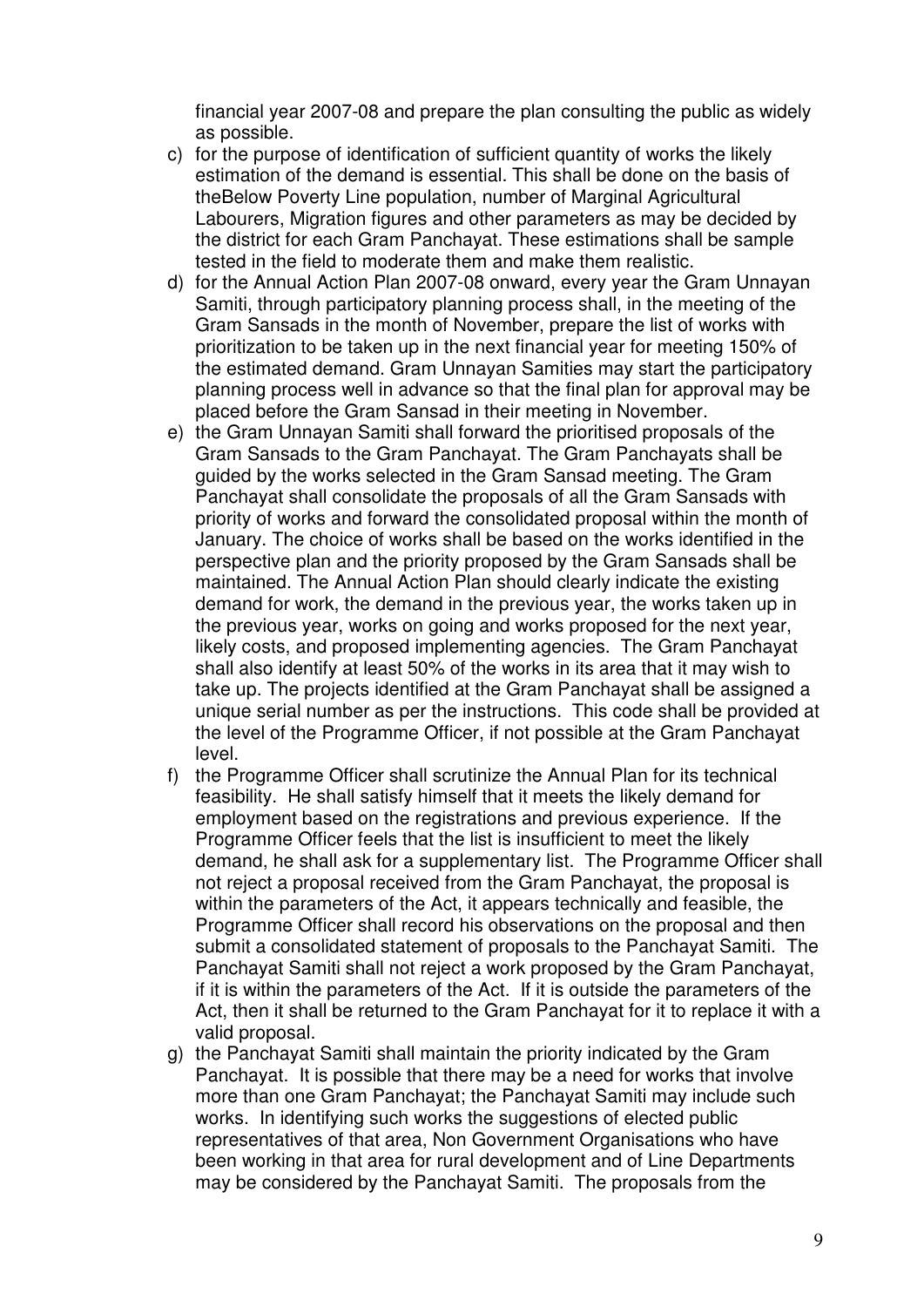Implementing Agencies at this level should be broken up Gram Panchayat wise as far as possible, so that the Gram Panchayat may be informed of the employment opportunities in its area for making allotment of works to the registered applicants. On the basis of these discussions, the Plan for the area of the Panchayat Samiti will be approved by the Panchayat Samiti and forwarded to the District Programme Coordinator. Panchayat Samities shall take a decision on a proposal placed by the Programme Officer within fifteen days. These activities shall be completed within the third week of February.

- h) the District Programme Coordinator shall scrutinize the plan proposals of all the Panchayat Samitis, examining the appropriateness and adequacy of works in terms of likely demand as well as their technical and financial feasibility. He shall also invite and examine work proposals from other Implementing Agencies (The proposals from the Implementing Agencies at this level should be broken up Gram Panchayat wise and Block wise as far as possible, so that the Blocks and the Gram Panchayats may be informed of the employment opportunities in its area for making allotment of works to the registered applicants), but in doing so, the priorities of the Gram Panchayat and the priorities of inter-Gram Panchayat works as indicated in the Block Plan by the Panchayat Samiti will be retained. He shall consolidate all these proposals into a District Plan proposal to be discussed and approved by the Zilla Parishad. The time frame for each project must be specified in the Annual Plan. The District Plan shall comprise Block-wise shelf of projects. The Block wise shelf of projects will be arranged Gram Panchayat wise. If required the Zilla Parishad may include works that may involve more than one panchayat Samiti. The Zilla Parishad will then approve the district plan. The Zilla Parishad shall take a decision on a proposal submitted by the District Programme Coordinator within fifteen days. This activity shall be completed within the 15th day of March.
- i) if any of the Panchayati Raj Institutions fails to complete the process of approval of the respective Action Plan within the stipulated period above without sufficient reason to be communicated to the District Programme Coordinator or Programme Officer as the case may be it shall be presumed that the respective Panchayati Raj Institution has no objection to the Action Plan sent to them for approval and same will be taken as approved by the District Programme Coordinator or Programme Officer.
- j) the projects identified at other levels shall also be assigned an unique serial number as per the instructions. The projects shall be compiled in a format to be prescribed. The works approved shall be widely publicized.

### (4) **Preparation of Plan and Estimates.-**

a) the District Programme Coordinator shall coordinate the preparation of detailed technical plan and estimates through the Programme Officer. The work of preparation of estimates shall be done by the executing agency if they have the requisite expertise or from any other technical authority specified/outsourced with the general or specific approval of the State Government. The project report of each project shall contain all details as may be specified in the technical/works manual of the State Government and also the outcomes like person days, specifications of the physical asset (like length of road, size of a tank) and enduring outcomes like area irrigated, village connected, division of unskilled, semi-skilled and skilled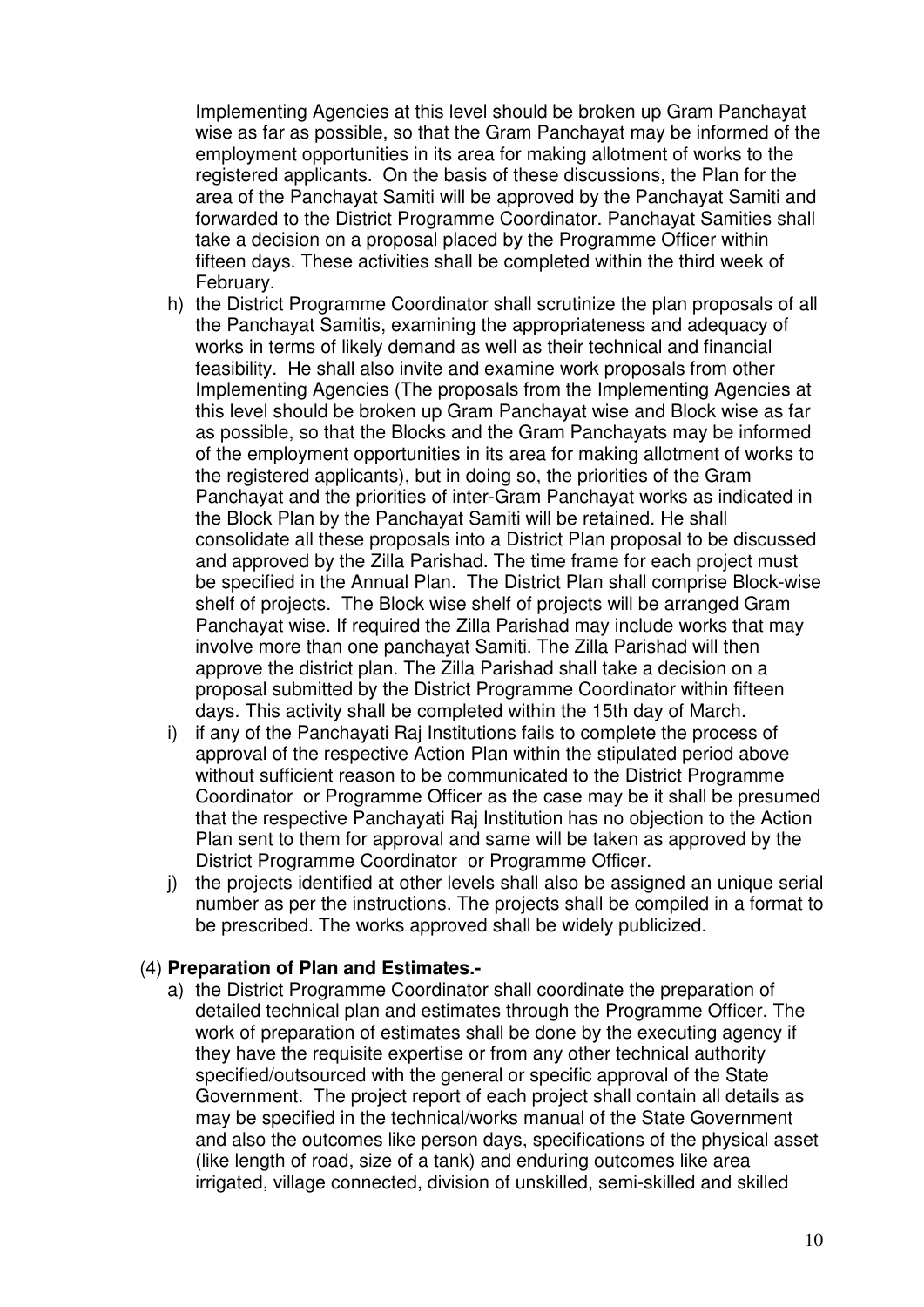wages and material component. The competent authorities shall vet these estimates and the District Programme Coordinator or the Programme Officer shall issue administrative and financial sanctions as the case may be.

b) the District Programme Coordinator shall communicate the sanctioned Plan to the Programme Officer. The Programme Officer shall forward a copy of the Block Plan with the shelf of projects to be executed in that Gram Panchayat as well as projects that may be inter Gram Panchayat (related to that Gram Panchayat) along with cost, time-frame, man days to be generated and executing agency to every Gram Panchayat. This process must be completed by third week of March of the preceding year. Gram Panchayats shall in turn inform the Gram Unnayan Samitis the shelf of projects to be executed in that Gram Sansad along with cost, time frame, man-days to be generated and executing agency. The Gram Unnayan Samitis shall place these records in the Gram Sansad meetings as and when organized.

### **13. Beneficiary Committees.-**

- a) The Gram Unnayan Samitis will generally function as the beneficiary committee for the works. Depending on the circumstances other Beneficiary Committees may also be formed with the general and specific approval of the District Programme Coordinator.
- b) These Committees shall function in accordance with the instructions to be issued in this regard. But the demand of the employment or execution of the work shall not be kept pending for the nonfunctioning or malfunctioning of these committees.

# 14. **Provision for facilities at Work Site.-**

- (1) Arrangements for providing facilities like drinking water, rest shed for workers, crèche for children accompanying the working mother, first-aid box with adequate materials for emergency treatment and other health hazards connected with the works shall be made available at each work site. The cost of worksite facilities as indicated in the Act shall be included as part of programme cost and therefore has to be included in the cost estimate for each project.
- (2) If any personal injury is caused to any person employed under the project under the Scheme, by accident arising out of and in the course of his employment, he shall be entitled to, free of charge, medical treatment at the Government hospitals.
- (3) Where hospitalisation of the injured worker is necessary, it shall be arranged by the Programme Officer, including accommodation, treatment, medicines and payment of daily allowance at the rate of Rupees thirty four per day.
- (4) If a person employed under the project under the Scheme, dies or becomes permanently disabled by accident arising out of and in the course of employment, he shall be paid by the implementing agency an exgratia payment at the rate of twenty-five thousand rupees or such amount as may be notified by the Central Government, and the amount shall be paid to the legal heirs of the deceased or the disabled, as the case may be.

# **15. Administrative and Technical Powers.-**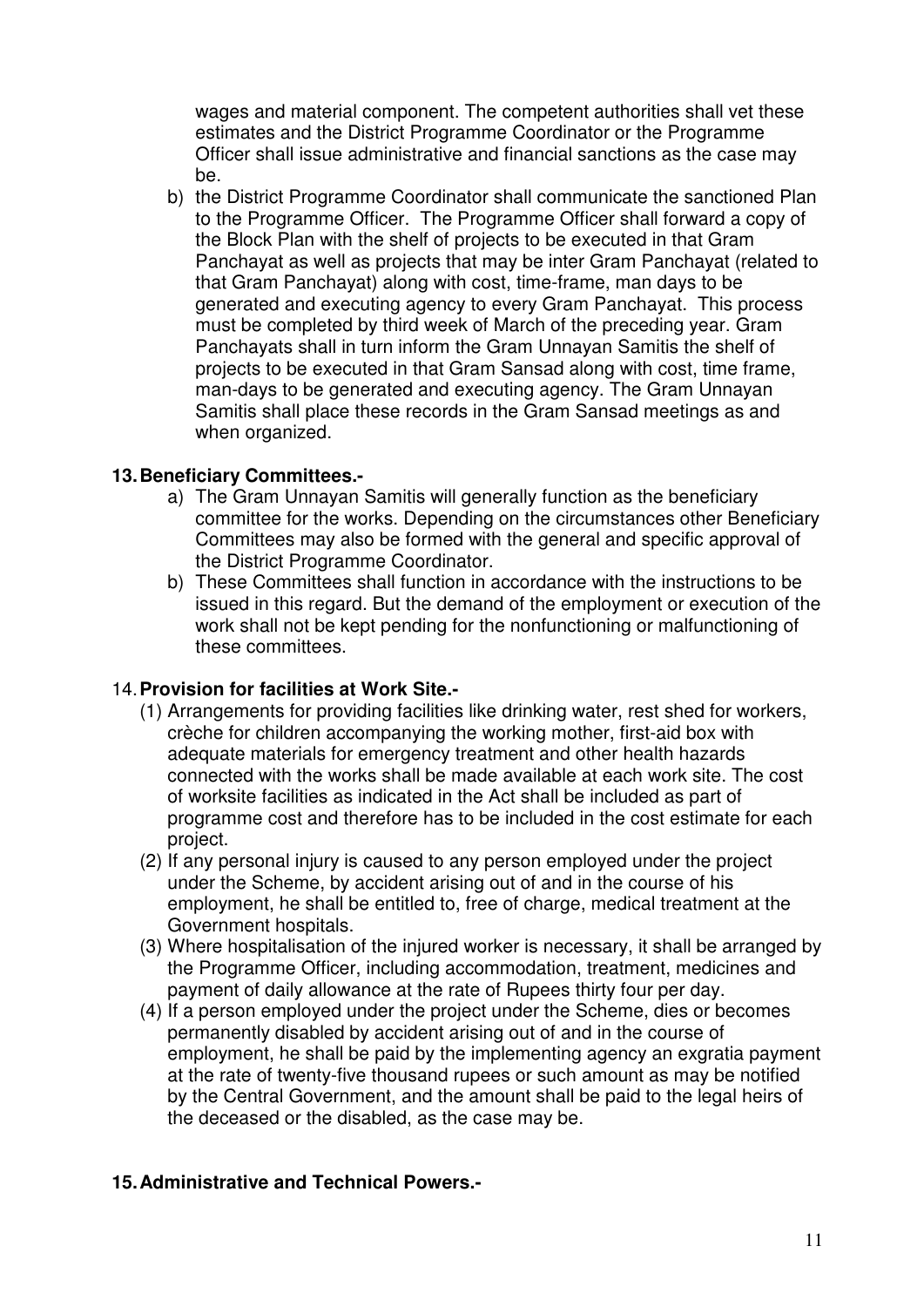- (1) Enhanced technical powers have already been delegated to the Technical Officers right from the Nirman Sahayak /Job Assistant at the Gram Panchayat level, to Sub-Assistant Engineer/Junior Engineer / Assistant Engineer at the intermediate level and Executive Engineer / District Engineer at the Zilla Parishad level for the technical vetting.
- (2) The works taken up under the Scheme shall meet the required technical standards and measurements specified in the Schedule of works. Separate technical norms and Schedule of Rates shall be worked out exclusively for the implementation of the scheme. Till such time these are worked out the existing schedule of rates and standards shall be followed.
- (3) The power to issue the Administrative sanctions are delegated to the Programme Officer for the schemes within the financial limits of vetting power of the Junior Engineers and to the District Programme Coordinator above that financial limit.
- (4) Since the works identified in the Annual Action Plan may require specialized skills of the engineering and technical staff of other line departments, the services of the various line departments may be used by the District Programme Coordinator. On direction from the District Programme Coordinator the district level officers of various Departments shall render all assistance as directed as has also been detailed in the section 14(5) of the Act. Failure to do so shall be considered to be a contravention of the provision of the Act and liable to be prosecuted under section 25 of the Act.
- (5) The District Programme Coordinator may also form a Panel of Engineers at the District and Block level for preparation of plans and estimates, doing the vetting and supervising different works. The services of the panel of engineers will be used by the Gram Panchayats and Programme Officers against job wise payment as decided by the District Programme Coordinator on approval of the State Government.

# 16. **Maintenance of assets created.-**

(1) The Government of India guidelines framed for the Act shall specify appropriate arrangements for proper maintenance of the public assets created under this Scheme. The principle of community ownership and maintenance shall be applied for the community-based assets. Appropriate arrangements for having an agreement with the owner of the land would have to be made by the Panchayati Raj Institutions or other bodies.

# **17. Wages to be paid.-**

- (1) Wages paid to the unskilled labourers shall be as per section 6 of the Act.
- (2) For the time being and till its revision the daily wages shall be: Rupes sixty eight per day.
- (3) However, the labourers shall be expected to turnout the quantity of work required as per the existing schedule of rates. The skilled /semi Skilled workers shall be paid wages as per schedule of rates fixed by the State Government. Till schedule of rates are revised current Sampurna Gramin Rojgar Yojana or National Food For Work Programme schedules shall be followed.

### **18. More work -more wage.-**

When the quantity of work turned out by the labourers /group of labourers is more than the quantity of work calculated as per the minimum wages payable to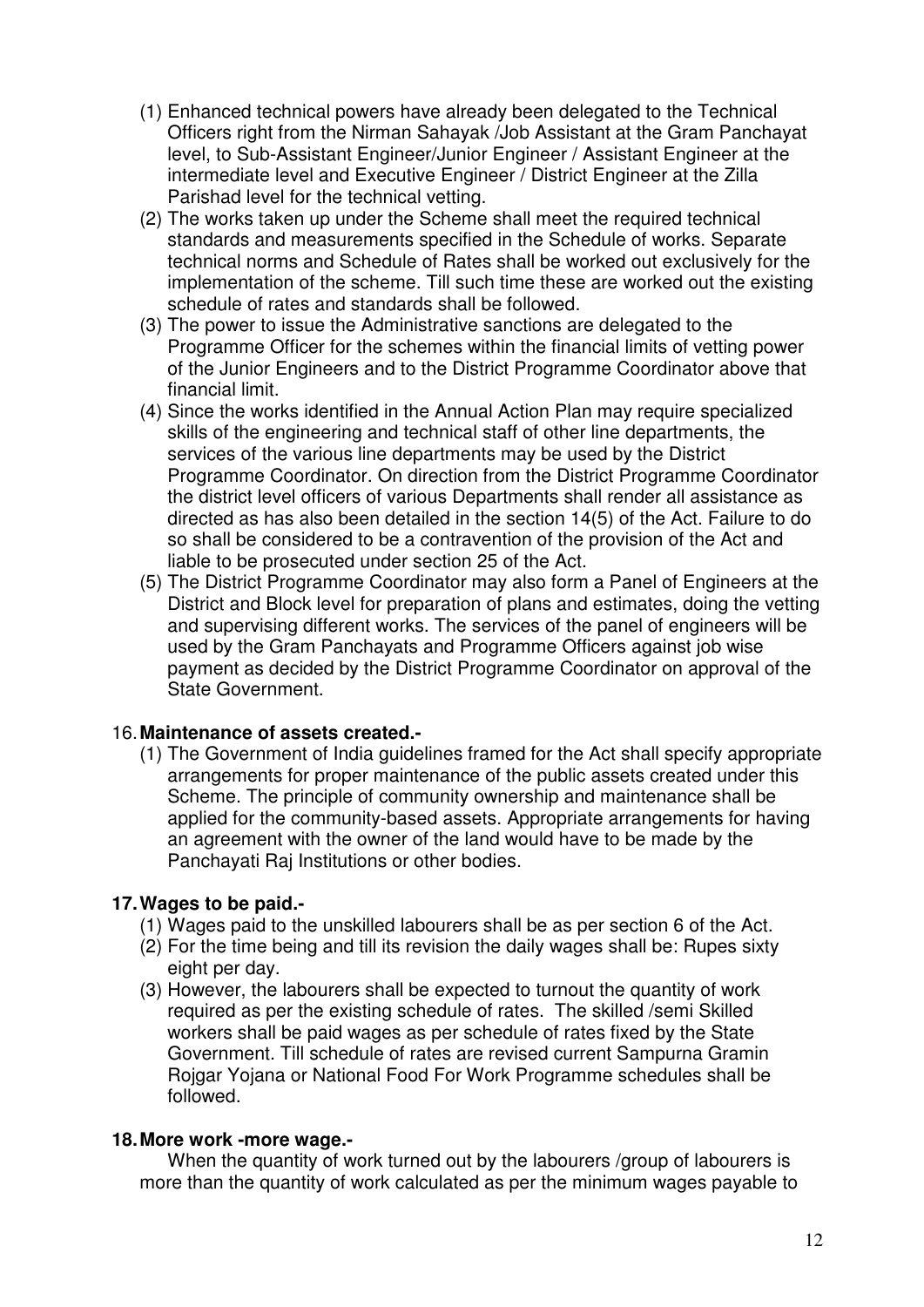them, then the wages shall be directly linked with the quantity of work done, calculated as per the schedule of rates and the higher wages shall be paid accordingly. Similarly lower quantum of work will lead to payment of proportionately lower wage.

### **19. Equal wages.-**

Men and women labourers shall be paid equal wages under the Scheme.

### 20. **Material Cost.-**

(1) The cost of material component of projects including the wages of the skilled or semi-skilled workers shall not exceed forty per cent of the total project costs for a district as a whole and shall be so, to the extent possible, for each block.

### **21. Procurement of Materials.-**

(1) The current procedures adopted for Sampurna Gramin Rojgar Yojana only shall be followed, till further order is issued in this regard.

### **22. Disbursement of wages.-**

- (1) The disbursement of wages shall be made in public in presence of the representative of the Gram Unnayan Samiti / beneficiary committee on a weekly basis or in any case not later than a fortnight after the date on which such work was done.
- (2) The wages shall be paid to the individual and not to the group.
- (3) In case the payment of wages is not made within this time the workers shall be entitled to receive a compensation as per the provisions of the 'Payment of Wages Act 1936'.
- (4) All payment of wages shall be recorded in the applicant's copy of the Job Card at the time of payment. It shall also be entered in the respective copy of the Job Card maintained at the Gram Panchayat in form of the Registration-cumemployment Register.
- (5) Wherever possible, wages may be credited to the bank account of the worker. For this purpose, the Programme Officer and Gram Panchayat may persuade the workers to open accounts in the nearest Bank branch/Post Office.
- (6) Wages through muster roll (in the prescribed format) shall be disbursed only by the employees of Government or Panchayats. For ensuring this, the Programme Officer may depute sufficient number of Government employees from the block level offices. On direction from the Programme Officer the block level officers of various Departments shall render all assistance as directed. Failure to do so shall be considered to be a contravention of the provision of the Act and liable to be prosecuted under section 25 of the Act.
- (7) In case where sufficient employees are not available the wages may also be disbursed with the help of Self Help Groups, who have passed Grade-I level with the approval of the District Programme Coordinator. In such case the Self Help Group will be provided wages through their bank account. The Self Help Group will be paid wage at the rate of Rupees one hundred two for payment and preparation of muster roll for twenty five number of worker-days.
- (8) **In no case the private individuals be engaged as the paymasters.**

### 23. **Ban on contractors.-**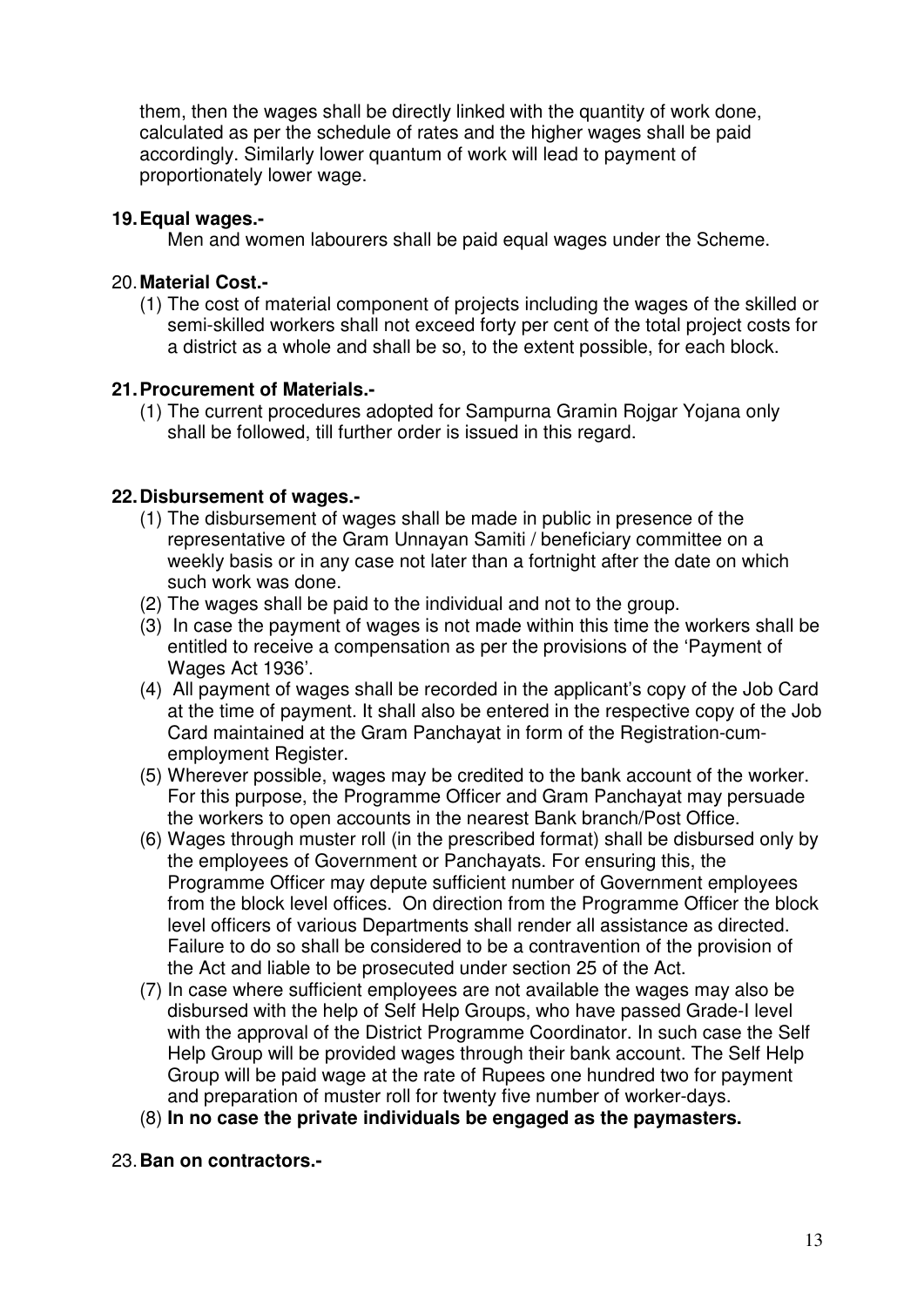(1) No contractor shall be engaged in implementation of the projects under the Scheme. The Panchayat members and the officers concerned shall be liable for suitable action against them, including removal from office, if contractors are found to be engaged in the implementation of the Scheme.

# **24. State Employment Guarantee Council.-**

- (1) For the purpose of regular monitoring and reviewing the implementation of the Act at the State Level, there shall be a State Council known as the West Bengal State Employment Guarantee Council with a Chairperson and ten official members and not more than fifteen non-official members to be nominated by the Panchayats & Rural Development Department of the State Government from amongst the Panchayat functionaries, Non Government Organisations, Women Groups and Disadvantaged Groups with due representations from Scheduled Castes/ Scheduled Tribes and Other Backward Classes including minority groups, provided that not less than onethird of the non-official members nominated shall be women. Provided further that not less than one-third of the non-official members shall belong to Scheduled Castes/ Scheduled Tribes / Other Backward Classes and minorities. The State Programme Coordinator shall be the Member-Secretary of the State Employment Guarantee Council.
- (2) The tenure of the Chairperson and members (non-official) of the State Council shall be two years and the State Government shall have the power to renew or extend the tenure up to five years. Same person can be re-nominated even after five years. For the official members of the State Council, the tenure shall be for the period of their holding the post of their respective Departments.
- (3) The duties and functions of the State Council shall include.
	- a) advising the State Government on all matters concerning the scheme and its implementation in the State,
	- b) determining the preferred works,
	- c) reviewing the monitoring and redressal mechanisms from time to time and recommending improvements,
	- d) promoting the widest possible dissemination of information about this Act and the Schemes under it,
	- e) monitoring implementation of this Act in the State and coordinating such implementation with the Central Council through the State Government,
	- f) preparing the annual report to be laid before the State Legislature by the State Government,
	- g) any other duty or function as may be assigned to it by the Central Council or the State Government.

# 25. **Functions of the Panchayats at districts, intermediate and village levels**.-

- (1) The Zilla Parishad at the district level, Panchayat Samiti at the Block level and Gram Panchayat at the lowest level shall be the principal authorities for planning and implementation of the Scheme.
- (2) The functions of the Zilla Parishad at the district level shall be,
	- a) to finalise and approve block-wise shelf of projects to be taken up under the Scheme;
	- b) to supervise and monitor the projects taken up at the block level and district level; and
	- c) to carry out such other functions as may be assigned to it by the State Government or the State Employment Guarantee Council, from time to time.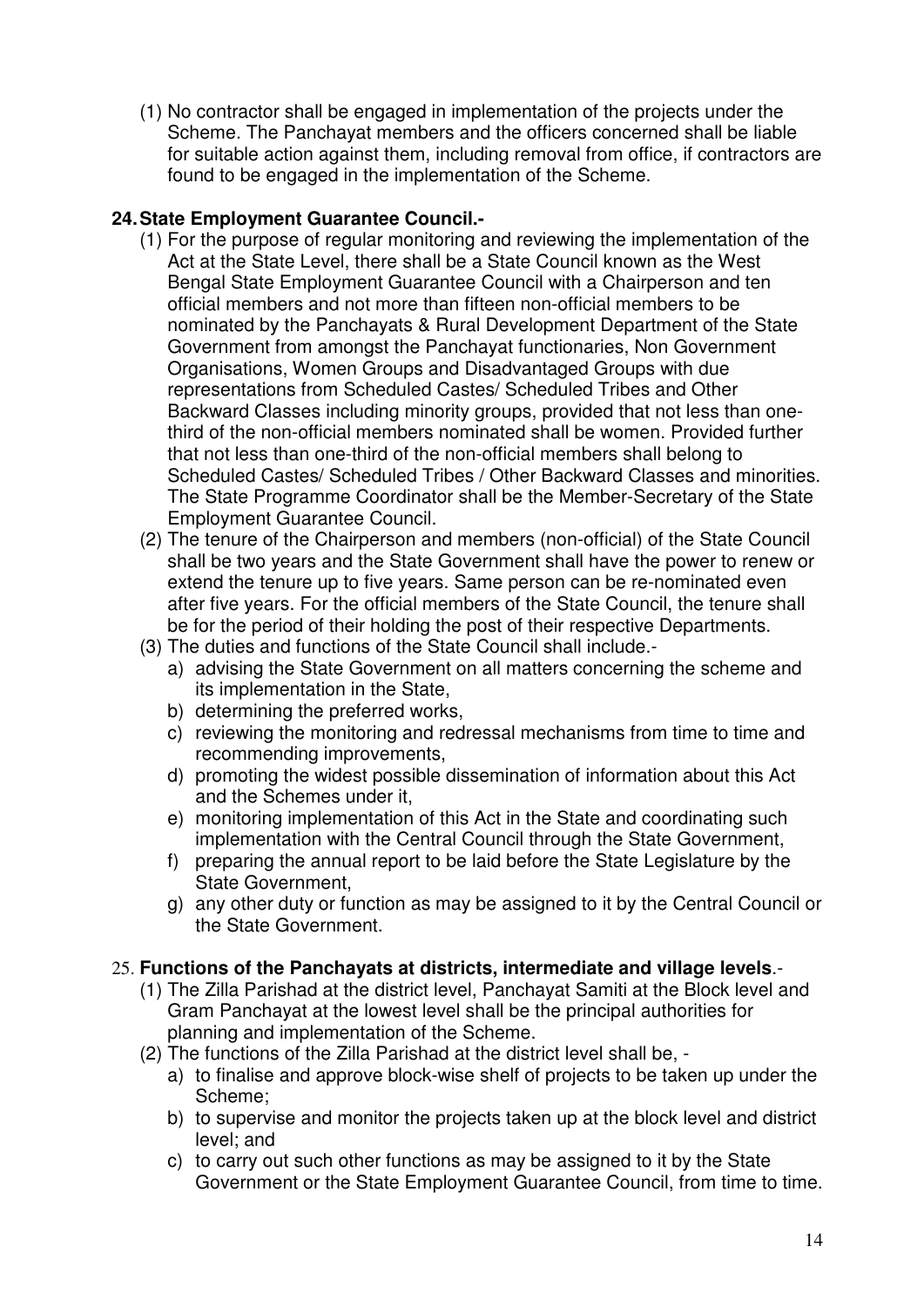- (3) The functions of the Panchayat Samiti at intermediate level shall be,–
	- a) to approve the Block level plan for forwarding it to the Zilla Parishad at the district level for final approval;
	- b) to supervise and monitor the projects taken up at the Gram Panchayat and Block Level; and
	- c) to carry out such other functions as may be assigned to it by the Zilla Parishad, State Government or the State Employment Guarantee Council, from time to time;
- (4) The functions of the Gram Panchayat at village level shall be,
	- a) to prepare the Gram Panchayat level annual plan on the basis of the proposal for shelf of schemes taken up by the Gram Sansads within the Gram Panchayat area and forward it to the Programme Officer for preparation of consolidated plan for the Panchayat Samiti;
	- b) to execute different works under the Scheme as may be assigned to them by the Programme Officer who shall allot at least fifty per cent of the works in terms of its cost under the Scheme to be implemented through the Gram Panchayats;
	- c) to carry out such functions as assigned to them by the Panchayat Samiti, Zilla Parishad, State Government or the State Employment Guarantee Council;

# **26. District Programme Coordinator.-**

- (1) At the district level the District Magistrate will be the District Programme Coordinator and shall be assisted by an Additional District Programme Coordinator (ADPC), an officer in the rank of an Additional District Magistrate, and a Nodal Officer (NO), a WBCS (Ex) officer of the rank of Deputy Project Director of District Rural Development Cell, for regular monitoring and reviewing the implementation of the works under the Scheme. The DPC may delegate some or all of his powers to the ADPC and SDPC.
- (2) The functions of the District Programme Coordinator shall be.
	- a) to assist the Zilla Parishad in discharging its functions under this Act and any Scheme made there-under;
	- b) to consolidate the plans prepared by the Blocks and project proposals received from other implementing agencies for inclusion in the shelf of projects to be approved by the Panchayat at district level;
	- c) to accord necessary sanction and administrative clearance, wherever necessary;
	- d) to coordinate with the Programme Officers functioning within his jurisdiction and the implementing agencies to ensure that the applicants are provided employment as per their entitlements under this Act;
	- e) to review, monitor and supervise the performance of the Programme Officer; as well as other officers entrusted to assist the Programme Officer in implementation of the Act.
	- f) to conduct periodic inspection of the works in progress; and
	- g) to redress the grievances of the applicants;
	- h) to prepare in the month of December every year a labour budget for the next financial year containing details of anticipated demand for unskilled manual work for the district and the plan for engagement of the workers in the works covered under the Scheme and submit it to the Zilla Parishad.
	- i) The District Programme Coordinator shall be ultimately responsible to ensure that the applicants are provided work within due time so that the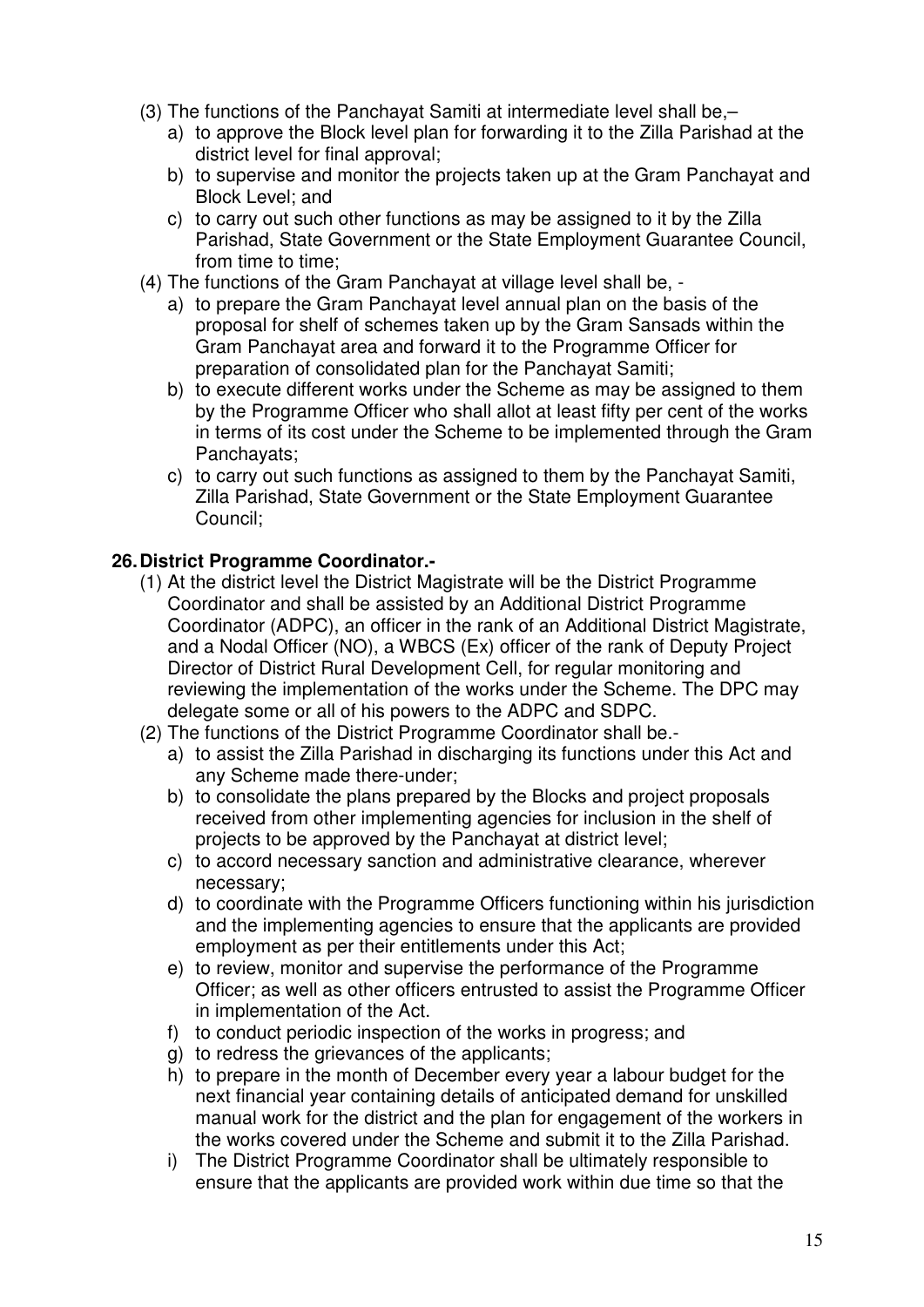burden of unemployment allowance does not come on the State Government. For ensuring this the District Programme Coordinator shall have the emergency powers of starting a work permissible under the Act through any Implementing Agency/Panchayat Samiti /Gram Panchayat and all the Implementing Agency /Panchayat Samiti /Gram Panchayats shall be bound to carry out the instructions of the District Programme Coordinator.

- any other work as may be assigned to him by the State Government. (3) The District Programme Coordinator shall have the powers to draft the services
- of any officer of the State Government and local authorities or bodies functioning within the district to assist the District Programme Coordinator /Programme Officer in carrying out their functions under the Act and the Scheme. On direction from the District Programme Coordinator the district level officers of various departments shall render all assistance as directed as has also been detailed in the section 14(5) of the Act. Failure to do so would be considered to be a contravention of the provision of the Act and liable to be prosecuted under section 25 of the Act.

# 27. **Sub-Divisional Programme Coordinator.-**

- (1) Sub-Divisional Officers (SDOs) of the Sub-Division shall be Sub-Divisional Programme Coordinator, within their respective jurisdiction.
	- a) They will assist the District Programme Coordinator and Additional District Programme Coordinator for ensuring proper implementation of the Scheme.
	- b) The Sub-Divisional Programme Coordinator shall exercise the control over the Programme Officers on behalf of the District Programme Coordinator, make inspections to ensure the quality of work, over see the grievance redressal mechanism and do other works as may be assigned by the State Government or the District Programme Coordinator from to time to time.

# **28. Programme Officer.-**

- (1) There shall be a Programme Officer at the Panchayat Samiti level who shall be responsible to assist the District Programme Coordinator in carrying out functions under the Scheme.
- (2) The Block Development Officer of each block, who happens to be the Executive Officer of the Panchayat Samiti, shall work as Programme Officer at each Panchayat Samiti.
- (3) To assist the Programme Officer for the effective monitoring and reviewing the progress of the work, Joint Block Development Officer of the Block, would be designated as Joint Programme Officer. Joint Programme Officer will work under the control and supervision of the Programme Officer.
- (4) There shall be one full time Assistant Programme Officer (APO) for smooth implementation.
- (5) The Livelihood Development Officer of the Block will also be associated with the Scheme and shall assist the Programme Officer.
- (6) The APOs may be recruited on contract, if required on the general and specific approval of the State Government.
- (7) The PO may delegate any or all of its functions to the Joint PO or Assistant PO.
- (8) The functions of the Programme Officer shall include,
	- a) assisting the Panchayat Samiti in discharging its function under this Scheme.
	- b) matching the demand for employment with the employment opportunities arising from the approved plans and ensuring that every applicant has been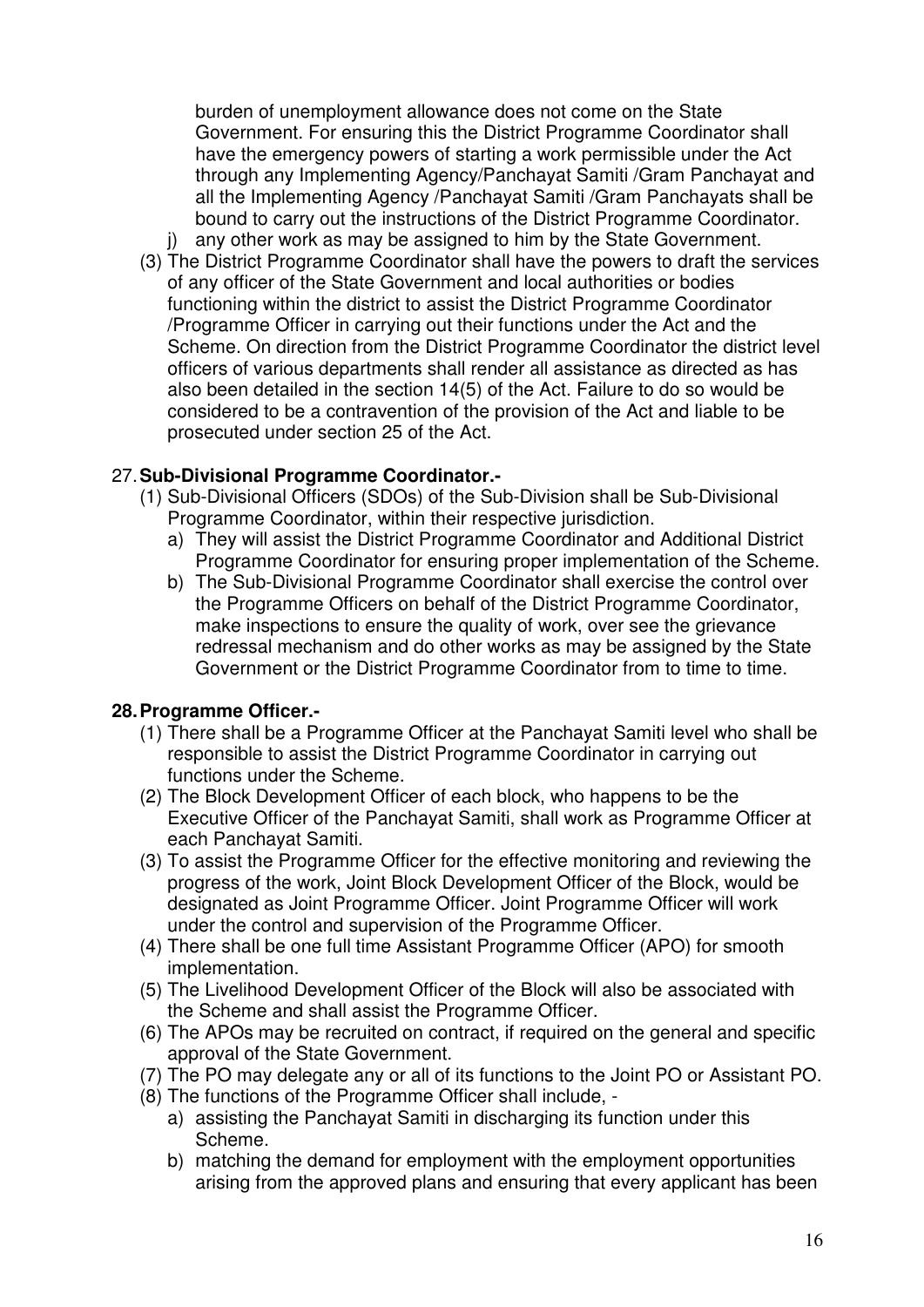provided with unskilled work within stipulated time in accordance with this scheme in their respective area under his jurisdiction.

- c) monitoring of projects taken up by the Gram Panchayats and other Implementing Agencies within his jurisdiction;
- d) sanctioning and ensuring payment of unemployment allowance to the eligible households;
- e) ensuring prompt and fair payment of wages to all labourers employed under a programme of the Scheme within his jurisdiction;
- f) ensuring that regular social audits of all works within the jurisdiction of the Gram Panchayat are carried out by the Gram Sansad and that prompt action is taken on the issues raised in the social audit;
- g) dealing promptly with all complaints that may arise in connection with the implementation of the Scheme within the Block; and
- h) to directly instruct the Gram Panchayat level staff and officials to carry out an activity for implementation of the Act and the Scheme in case the Gram Panchayat is unable to discharge its duties;
- i) any other work as may be assigned to him by the District Programme Coordinator or the State Government.
- (9) The Block Development Officer while functioning as Programme Officer shall be at liberty to utilize the services of any official of his office or of the office of the Panchayat Samiti and Gram Panchayat for effective monitoring and implementation of the Scheme; and for this purpose any official asked to perform any duty connected with the Scheme shall be legally bound to do the work.
- (10) The Executive Assistant, Nirman Sahayak/Job Assistant, Secretary of the Gram Panchayat and other staff shall perform all such duty as may be assigned to them by the Programme Officer from time to time.

# 29. **Failure to perform duties under the Scheme**. –

If any Implementing Agency fails to perform the duties assigned to them under the Scheme by the District Programme Coordinator or Programme Officer at any stage the District Programme Coordinator or the Programme Officer on approval of the District Programme Coordinator may either take over and perform such functions themselves or assign the task to some other Implementing Agencies and recover the damages from such Implementing Agency.

# 30. **Use of machines:**

(1) As far as practicable, tasks under this scheme shall be performed by using manual labour and not machines. When it is not possible to perform a task manually and use of machines is inevitable, permission of the District Programme Coordinator shall be taken by the implementing agency in writing, after giving proper justification for using such machines at the time of preparation of the estimates. The District Programme Coordinator shall satisfy himself of the inevitability of use of machines and accord permission detailing the reasons for giving such permission.

# 31. **Ensuring Transparency:**

(1) all Implementing Agencies shall maintain absolute transparency in planning and implementation of the scheme. In this regard following steps should be taken, -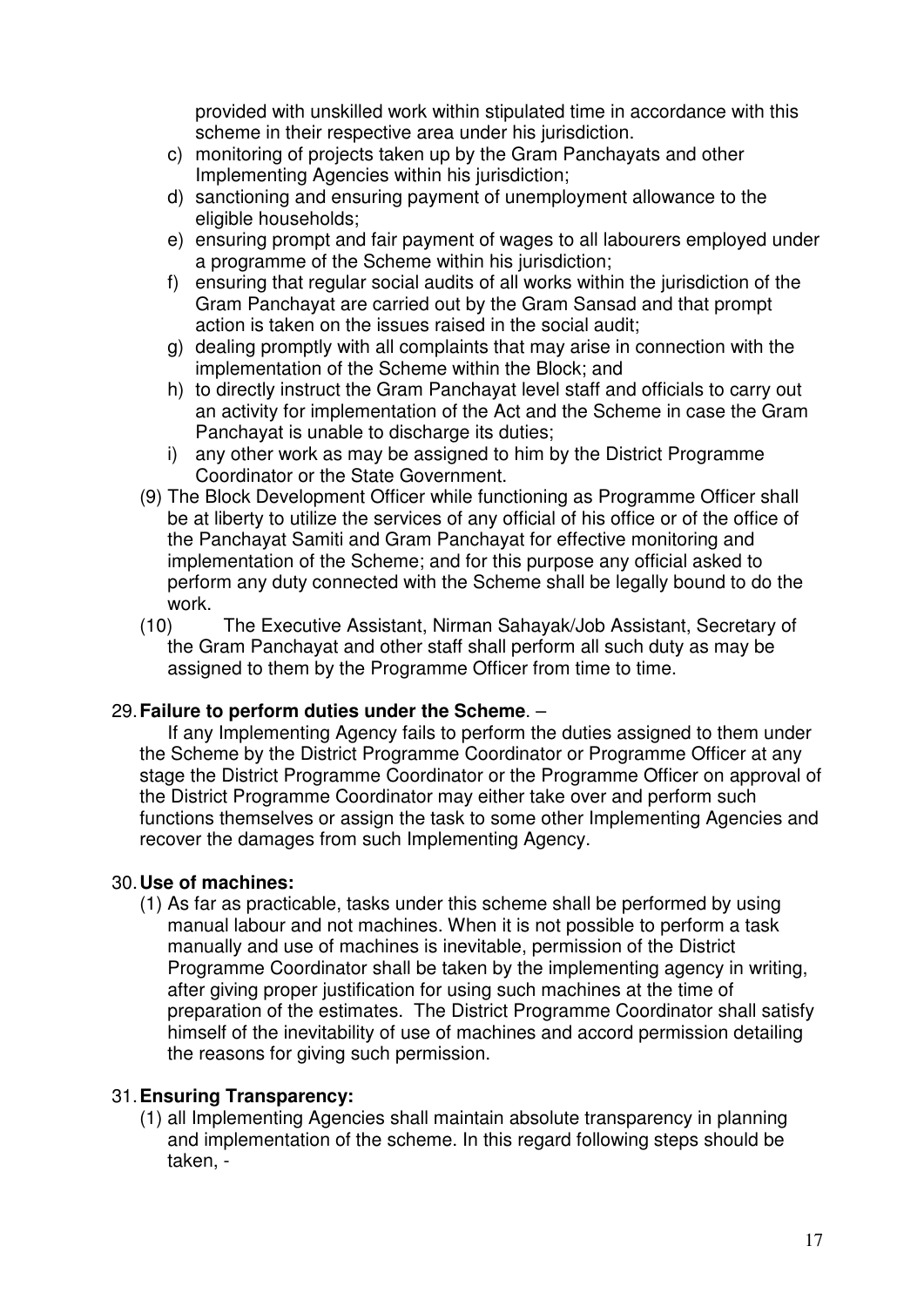- a) maintain the proceedings of Gram Sansad and Panchayats concerning the discussions held on the Scheme or the Act and widely disseminate various aspects of the same through those meetings.
- b) the copies of proceedings, estimates, action plans, muster rolls, employment register, bills, vouchers and all records relating to the schemes shall be made available for public scrutiny. And copy and extracts thereof shall be provided on demand on payment of copying charges as per the provisions of the Right to Information Act, 2005,
- c) display on a board, at the beginning of every work, on the spot, details of the work estimate, starting date and number of man days likely to be generated. If possible, number of workers deployed shall be displayed every day. At the end of the work total expenditure incurred physical achievement and employment generated shall be displayed on a permanent board,
- (2) Implementing Officers/Agency shall provide whatever oral information can be provided as and when asked by the people of the village, media persons, Non Government Organisations peoples representative or any one who is interested in the Scheme.

# **32. Muster Roll.-**

- (1) All muster rolls as specified in **Annexure VI** duly numbered will be issued by the Programme Officer to the Gram Panchayats and all Implementing Agencies.
- (2) Gram Panchayats and all Implementing Agencies shall maintain such muster rolls for every work in which name of the person on work, his job card number/by-number, days of work, payment made shall be entered. Signature or thumb impression of the payees shall be obtained on the muster roll. Payment made and number of days of work shall be entered in the job card every work. The person making and payment shall put his/her signature on the job card.
- (3) The original muster roll shall form part of the expenditure record of the executing agency. A photocopy of the muster roll shall be sent to concerned Gram Panchayat for making entry in the employment register. To insure this the Implementing Agencies have to prepare the Muster Rolls registering Gram Panchayat wise for the workers.
- (4) Any muster roll, which has not been issued from the office of the Programme Officer, shall be considered unauthorized. The Implementing Agency or the Gram Panchayat using unauthorized muster roll shall be proceeded against.
- (5) Muster roll stock register shall be maintained by the muster roll issuing authority i.e. Programme Officer, Muster roll stock register shall also be maintained by the Gram Panchayats and implementing agencies on the proforma specified in **Annexure VII, VIIA& VIIB** respectively. The Gram Panchayat shall also maintain a record of copies of muster rolls received from the other implementing agencies in the relevant column of proforma given in **Annexure VIIA** and use them for updation of RE register**.**

# 33. **Measurment Books and Measurement Sheets.-**

(1) In a similar procedure the Programme Officer shall also supply the numbered Measurement books and measurement sheets to all the Implementing Agencies. The stock register at the end of Programme Officer and Implementing Agencies shall be maintained as per **Annexure VIII and VIIIA**

# **34. Asset Register.-**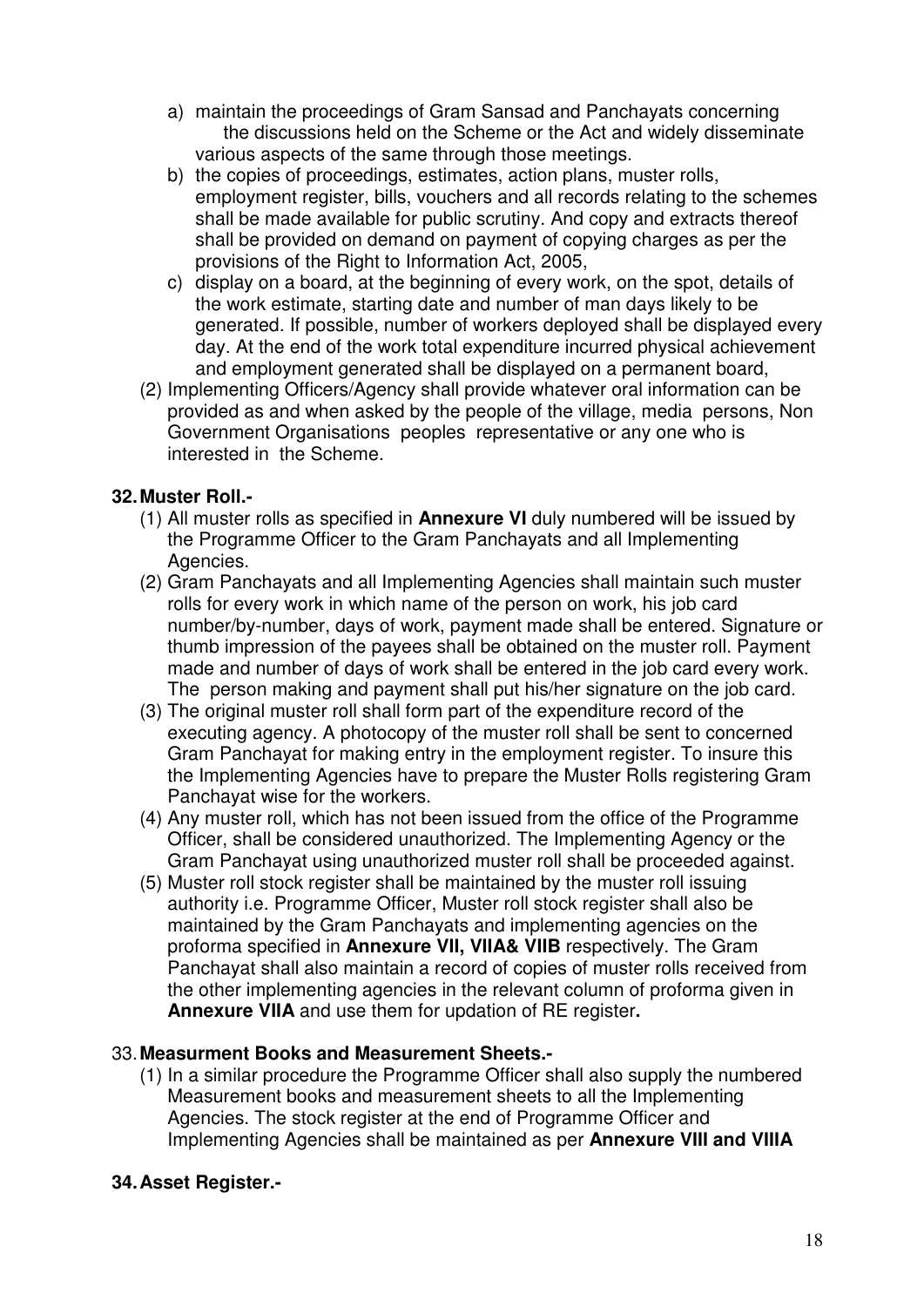- (1) All works sanctioned, executed and completed will be maintained in the Asset Register at the level of Implementing Agencies in **Annexure IX**. The information in the register will be reported by the Gram Panchayat and all other implementing agencies to the Programme Officer on the same proforma.
- (2) The Programme Officer shall compile the data in the computer and supply a copy to the District Programme Coordinator. The District Programme Coordinator shall compile the data received from Programme officers who have reported the data of assets falling within the jurisdiction of more than one Programme Officer and shall generate monthly and annual reports in the proforma given at **Annexure X and XI** and send it to the State Programme Coordinator and the Ministry of Rural Development through an electronic copy, e- mailed or online reported and a hard copy duly signed through the State Programme Coordinator.

### **35. Audit of Works.-**

- (1) Both physical and financial audit of the works under the Scheme shall be carried out at the end of the each financial year by each district through engaging a Chartered Accountants Firm from a panel to be prepared for that purpose. There shall be a provision for audit by Local Examiner of Accounts, Accountant-General (Accounts & Entitlements), West Bengal also.
- (2) The District internal audit Cell comprising of Parishad Accounts and Audit Officer and the Samiti Audit and Accounts Officers of Zilla Parishads and Panchayat Samities respectively shall conduct internal audit regularly as per the directions of the District Programme Coordinator. This cell shall also scrutinize the reports of the Beneficiary Committees, Gram Sansad and send compiled report to the District Programme Coordinator. Cases of gross irregularities shall be brought to the notice of the State Government by the District Programme Coordinator.

# **36. Complaint Register.-**

A complaint register as specified in Annexure XII will be maintained at the Gram Panchayat and in the offices of the Programme Officer and the District Programme Coordinator.

### **37. Social Audit and Vigilance. -**

Every work sanctioned under this Scheme shall be monitored by the Gram Unnayan Samiti or the beneficiary committee formed, if any, for this purpose. The Gram Panchayats/Implementing Agencies shall apprise the Gram Unnayan Samiti or Beneficiary Committees of all the details of the work – the estimate, time frame, list of workers, quality parameters and all other relevant details. Report of the Gram Unnayan Samiti /Beneficiary Committee, if prepared for any work, will be attached to the completion certificate of the work and shall also be placed in the next meeting of the Gram Sansad or at appropriate forums if decided by the District Programme Coordinator. Copies of the report shall also be sent to the Programme Officer / District Programme Coordinator.

### **38. Monitoring and Inspection.-**

(1) For effective implementation of this Scheme, it has be to ensured that the State, District, Sub-division and Block level officers and other supervisory functionaries closely monitor the programme at every stage of implementation